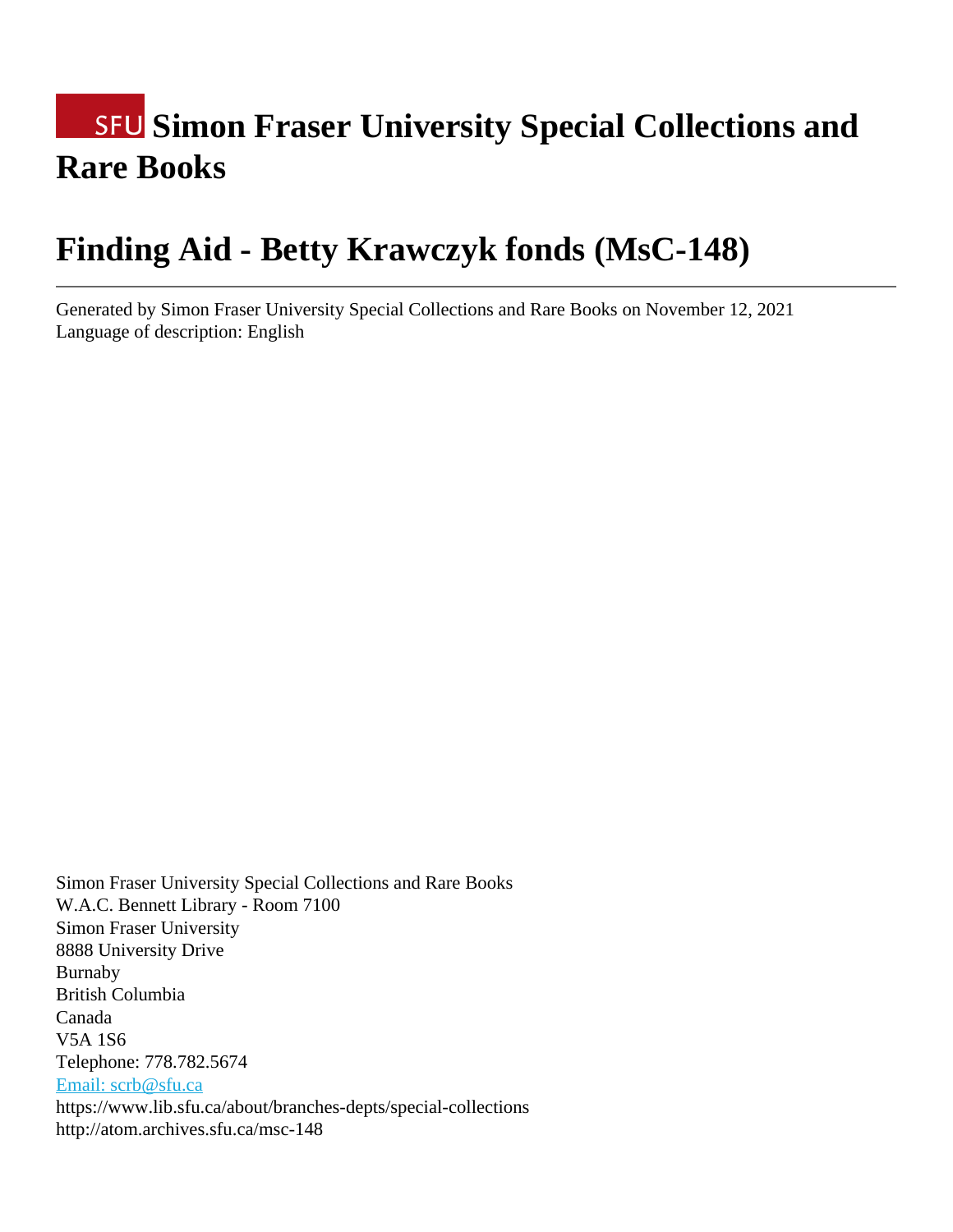## **Table of contents**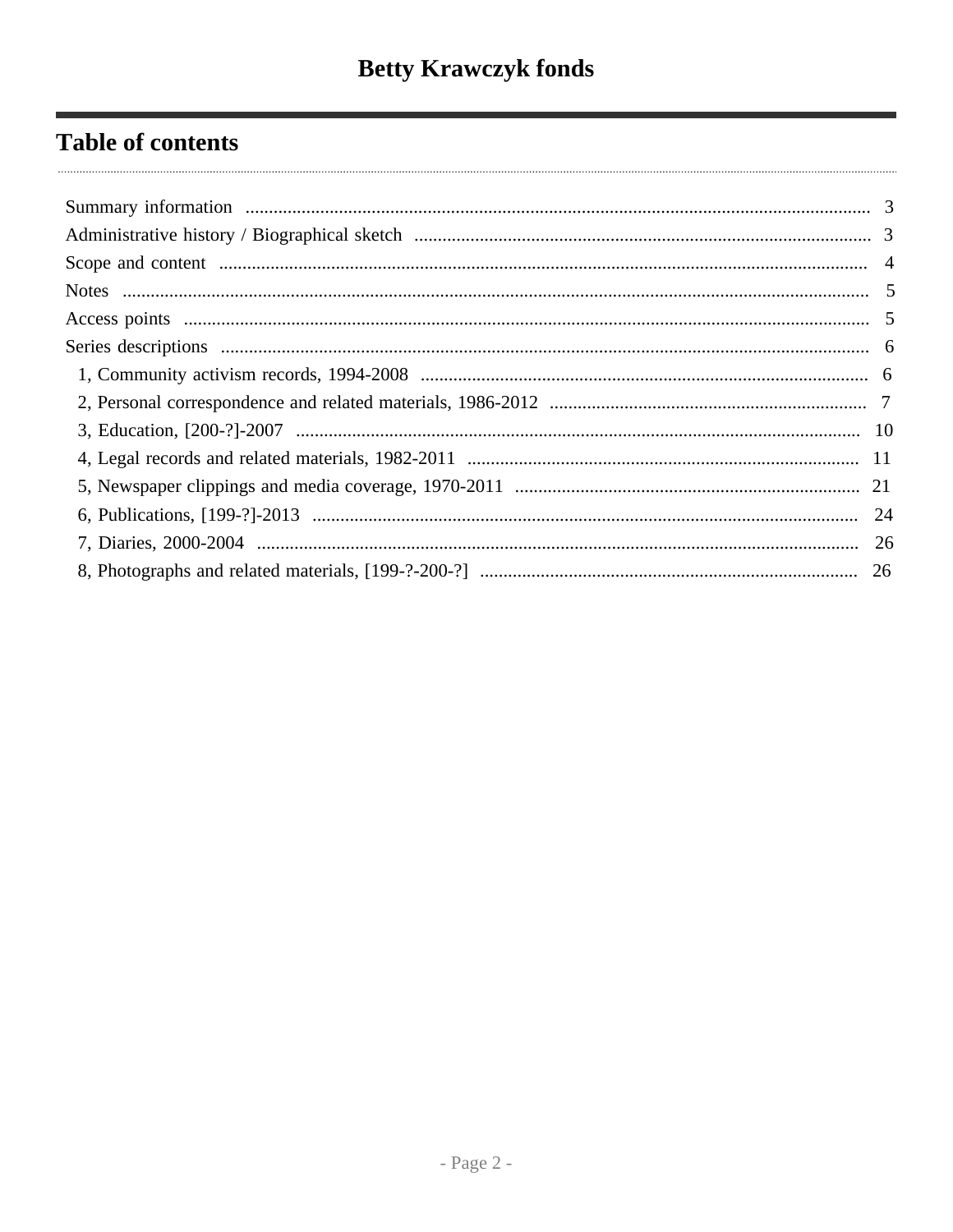### <span id="page-2-0"></span>**Summary information**

| <b>Repository:</b>                           | Simon Fraser University Special Collections and Rare Books |
|----------------------------------------------|------------------------------------------------------------|
| <b>Title:</b>                                | Betty Krawczyk fonds                                       |
| Reference code:                              | $MsC-148$                                                  |
| Date:                                        | $1970-2013$ (date of creation)                             |
| <b>Physical description:</b>                 | 3.6 meters of textual records and other material           |
| Language:                                    | English                                                    |
| Language:                                    | German                                                     |
| Language:                                    | Italian                                                    |
| Dates of creation,<br>revision and deletion: | Created August 11, 2014, CB                                |

### <span id="page-2-1"></span>**Administrative history / Biographical sketch**

#### **Note**

Betty Shiver Krawczyk, known as Betty Krawczyk, was born in Salinas, California on August 4, 1928, but raised in Louisiana. Krawczyk, now based in British Columbia, is an environmental activist and the author of five books.

Krawczyk grew up in East Baton Rouge Parish, Louisiana, before moving to Phoenix, Arizona. She would later move to California, Baton Rouge, and Virginia due to family commitments. Krawczyk immigrated to Canada in 1966 with her husband and six children in opposition to the political policies of the U.S. Married four times, she has eight children – Joseph Albert, Michael Ray, Andrew Russell, Susan Amana, Margaret Elizabeth, Rose Mary, Barbara Ellen and Marian Theresa. She is also a grandmother and great-grandmother. After raising her children, Betty moved to Clayoquot Sound, British Columbia. Due to international media coverage, Krawczyk is known throughout the world for her environmental activism and imprisonment. She has been involved in four major environmental campaigns: the blockading of Clayoquot Sound, for which she was arrested on July 6, 1993, convicted of Criminal Contempt of Court on September 10, 1993, sentenced to 45 days in addition to time served, and released on November 12, 1993; the Elaho Valley Campaign near Whistler, for which she was arrested three times (September 30, 1999, May 15, 2000, September 6, 2000), convicted, and served a total of ten months time at the Burnaby Correctional Centre for Women (released in March 2000); the Campaign against Gordon Campbell's Working Forest Legislation, for which she was arrested on February 14, 2003 for blocking a portion of the road in front of the B.C. legislative buildings and served two weeks in jail; and the Walbran Valley Campaign, for which she was twice arrested for blockading the valley (May and July 2003), convicted of Criminal Contempt of Court, and sentenced to ten and a half months in the Burnaby Correctional Centre for Women, but released one month early. Krawczyk was a key participant in the Eagle Ridge Bluffs blockade in West Vancouver, which began on April 18, 2006, and was arrested three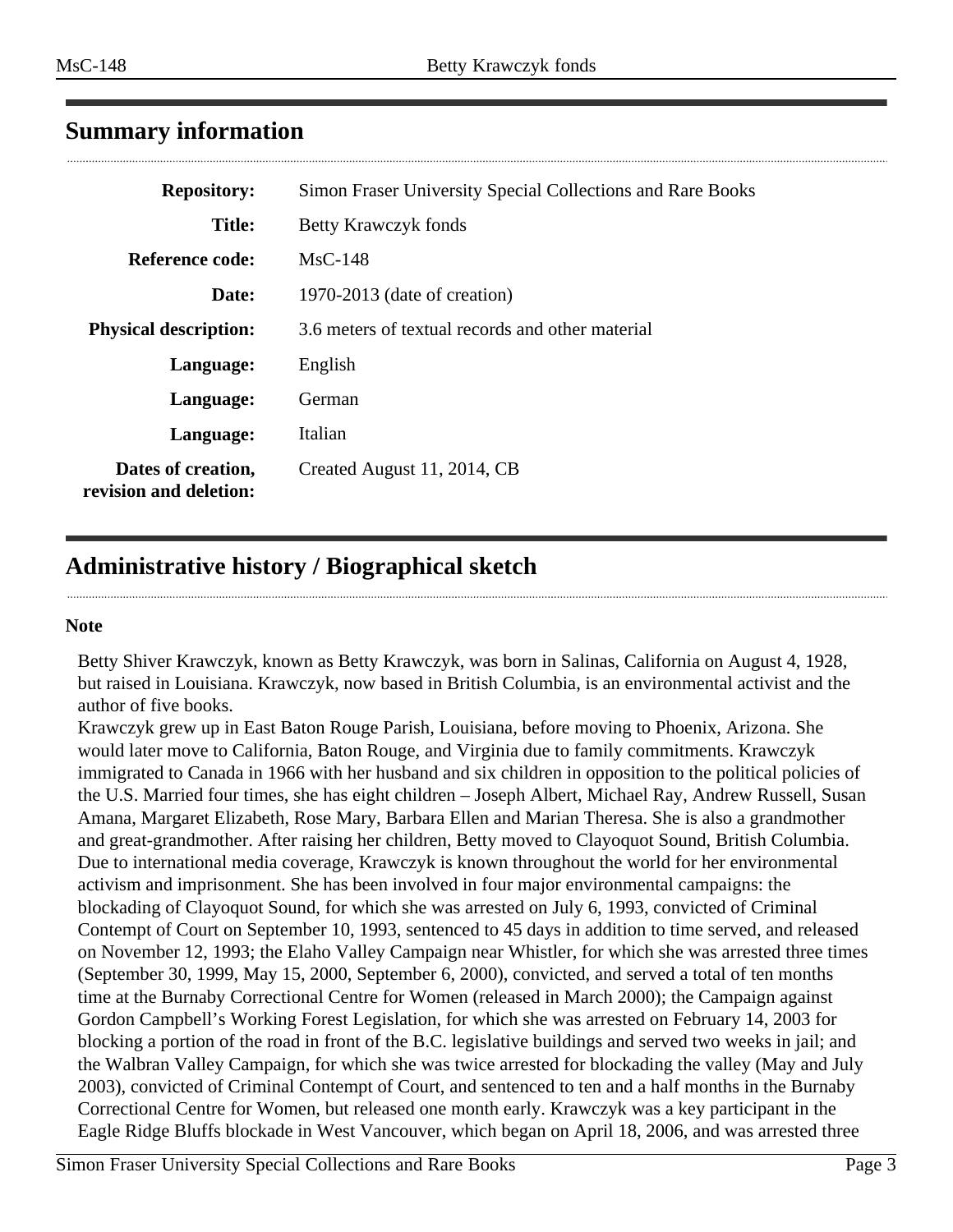times as a result of her participation (May 25, 2006, May 31, 2006 and June 27, 2006), spending three weeks in prison between July 7 and August 2, 2006 prior to her conviction on February 8, 2007 and sentencing to ten months in the Alouette Correctional Centre for Women in Maple Ridge on March 5, 2007. Independently performing research for her legal battles, Krawczyk has mostly represented herself in court, with intermittent assistance from lawyer Cameron Ward. As of 2014, Krawczyk has spent just over three years in prison.

In addition to her environmental activities, she has expressed an interest in socialism, feminism and politics, and a dislike for racism and the state. In 2001, Krawczyk ran for the Green Party in the British Columbia provincial election, coming in third in her riding. In 2008, she ran for the Work Less Party in the Canadian federal election, and for Mayor of Vancouver.

Krawczyk started writing for women's magazines at age 30, and has been writing ever since. She is active in British Columbia's publishing industry. She has a book publishing company titled Schiver Rhodes Publishing, based in Cumberland, British Columbia, and has hosted a blog titled Betty's Early Edition since 2006. Her published books include:

Krawczyk, Betty Shriver. (1996). Clayoquot: The sound of my heart. Victoria, BC: Orca Book Publishers. Krawczyk, Betty Shriver. (2002). Lock me up or let me go: The protests, arrest, and trial of an environmental activist. Vancouver: Press Gang Publishers.

Krawczyk, Betty Shriver. (2007). Open living confidential: From inside the joint. Cumberland, BC: Schiver

Rhodes Publishing.

Krawczyk, Betty Shriver. (2011). This dangerous place: My journey between the passions of the living and the dead. Cumberland, BC: Schiver Rhodes Publishing.

Krawczyk, Betty Shriver. (2013). Betty, blue belle and bitch. Cumberland, BC: Schiver Rhodes Publishing.

### **Custodial history**

The fonds was created and accumulated by Betty Krawczyk and remained in her possession until donation to Simon Fraser University Special Collections and Rare Books in 2013 and 2014.

### <span id="page-3-0"></span>**Scope and content**

Fonds consists of the personal records of Betty Krawczyk, an environmentalist and active community member in British Columbia's Lower Mainland. Spanning from 1970 to 2013, the fonds documents Krawczyk's court cases, time spent in prison and participation in local community activism groups. The fonds predominately contains correspondence and legal records associated with Krawczyk's court cases and prison sentences. Other records include certificates, notes, flyers, flags, mission statements, newspaper clippings, envelopes, financial papers, and Krawczyk's published materials. The fonds has been arranged into eight series: Community activism records, Personal correspondence and related materials, Education, Legal records and related materials, Newspaper clippings and media coverage, Publications, Photographs and related materials, and Diaries.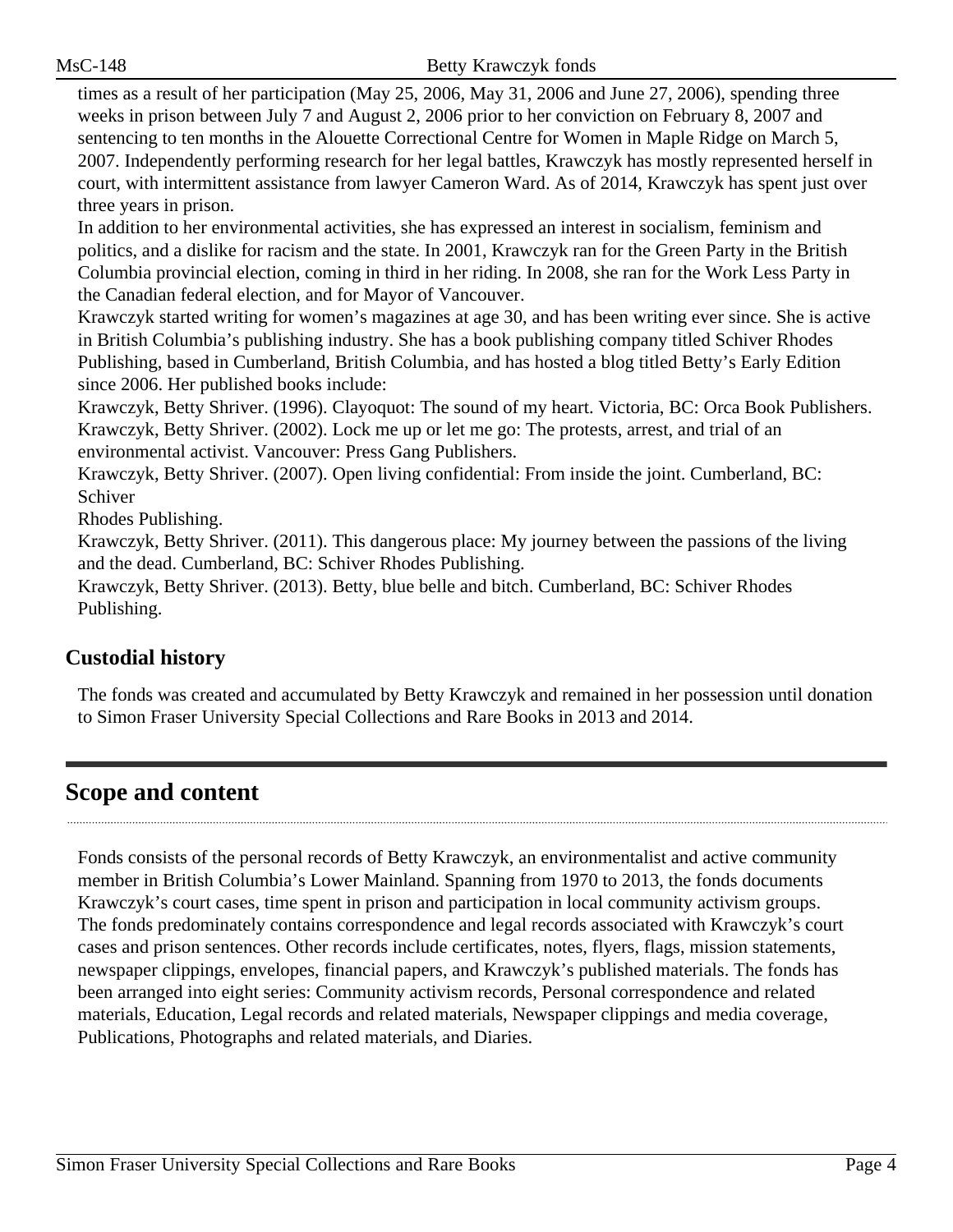### <span id="page-4-0"></span>**Notes**

### **Title notes**

**Source of title proper**: Title is based on provenance

### **Immediate source of acquisition**

The fonds was acquired by Simon Fraser University Special Collections and Rare Books from Betty Krawczyk in two accessions in 2013 (MsC 148) and 2014 (MsC 148b).

### **Arrangement**

Original order was maintained when possible. The archivist imposed order onto some series due to their complete lack of order upon acquisition. A note specific to the arrangement of each series is provided due to this consideration.

### **Restrictions on access**

Sixteen files are restricted due to British Columbia's Personal Information Protection Act.

### **Finding aids**

File list and some item descriptions are available. A PDF finding aid is available at http:// www.lib.sfu.ca/file-newest/8910/FINDING%20AID%20KRAWCZYK.pdf

### **Accruals**

The fonds consists of two accruals.

### **Other notes**

- **Publication status**: published
- **Level of detail**: Partial
- **Status description:** Published
- **Physical description**: Includes: 283 photographs, 33 drawings, 15 DVD-Rs, 3 flags, 2 floppy disks, 2 hats, 1 t-shirt, 1 fabric bag, 1 bead blanket, 1 micro-cassette, and 1 map.
- **Conservation**: Some of the records are extremely mouldy and have been removed from the fonds.

### <span id="page-4-1"></span>**Access points**

- Environment (subject)
- Law and justice (subject)
- British Columbia (place)
- Metro Vancouver (place)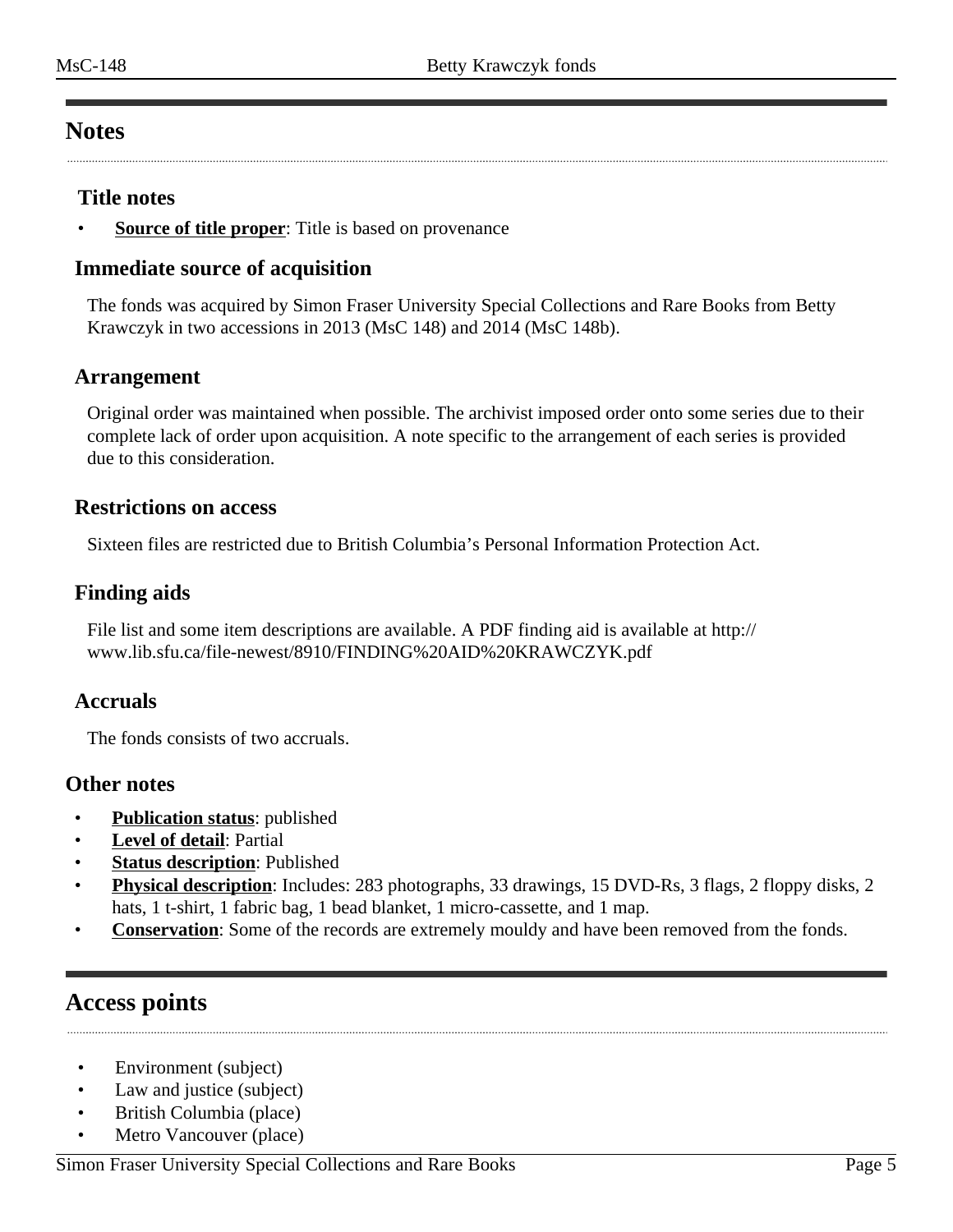• British Columbia (place)

### <span id="page-5-0"></span>**Series descriptions**

### <span id="page-5-1"></span>**Series 1: Community activism records**

Date: 1994-2008 (date of creation)

#### Scope and content:

The series documents the activities of community activism groups associated with Betty Krawczyk. Series consists of mission statements, flyers, a paper flag, song lyrics, correspondence, pamphlets, booklets, newspaper clippings, journals, three calendars, speeches, handwritten notes, a membership list, and envelopes for Women in the Woods, the Canadian Party of Women, and other community activism groups Krawczyk was involved with during the mid-1990s to 2007. Series also contains textile records, including a Prison Justice Day t-shirt, flags, hats, a tote bag, and an aboriginal bead blanket. A large portion of the series relates to the activities of Women in the Woods and Betty's political movements.

Physical description: 29 cm of textual records and other material

Language of the material:

English

Access points:

- Environment (subject)
- Metro Vancouver (place)

#### Arrangement:

The series' files from the first accession have an imposed alphabetical order by the Archivist. Records from the second accession have retained original order.

#### Restrictions on access:

Five of the files in this series are restricted due to personal information.

Publication status:

published

#### Physical description:

Includes: 2 flags, 2 hats, 1 fabric tote bag, 1 bead blanket, 1 t-shirt, and 1 photograph.

Conservation: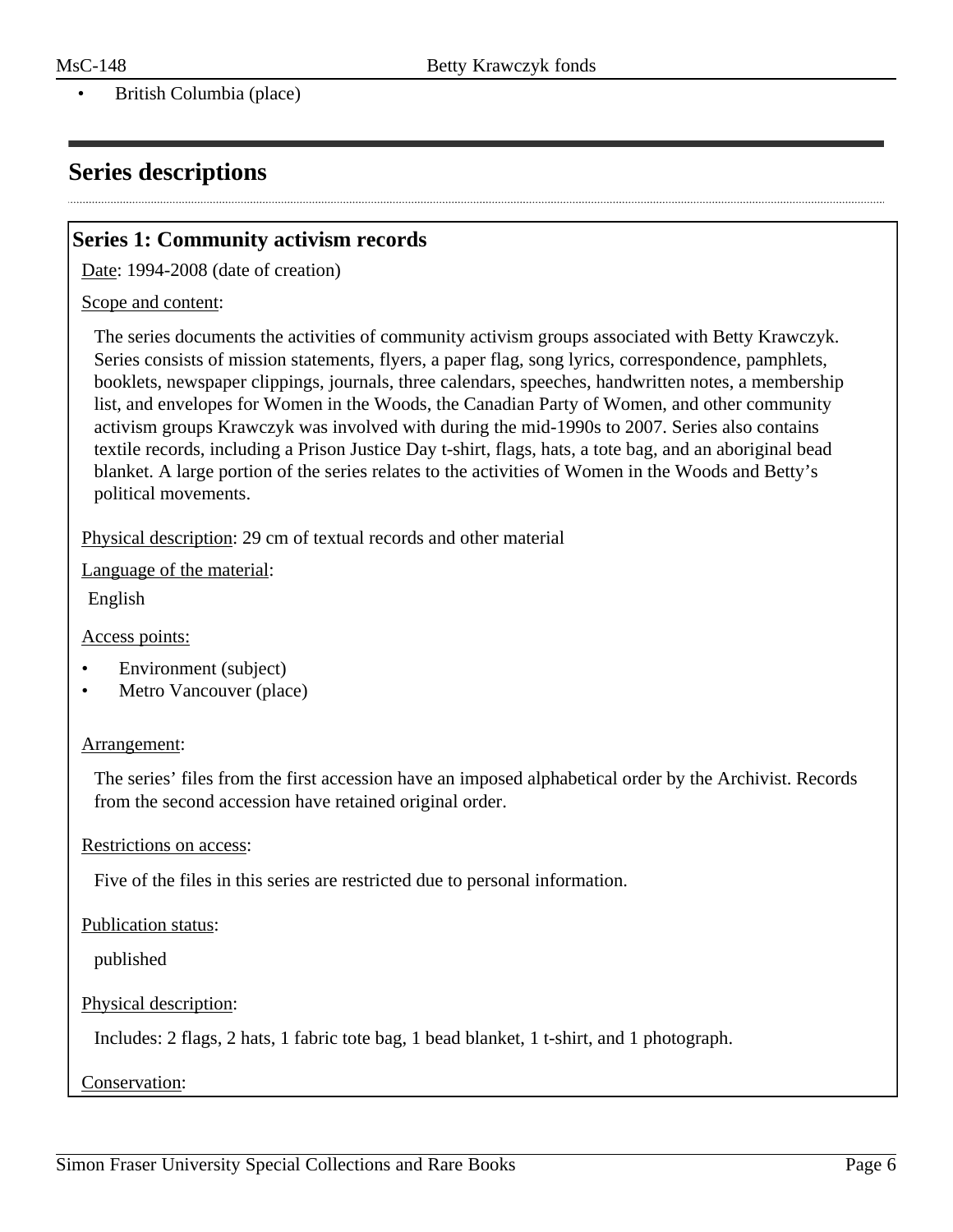| File / item list<br>Reference code<br>Title<br>Container<br>Dates<br>Access status<br>File - C Pow. women's struggle<br>1995-1999<br>MsC 148 -<br>1<br>Box 1 folder 1<br>File - C-Pow<br>$\overline{\text{MsC} 148}$ -<br>1996-1998<br>$\overline{2}$<br>Box 1 folder 2<br>File - C-Pow<br>MsC 148 -<br>3<br>1997<br>Box 1 folder 3<br>MsC 148 -<br>File - [Elaho Earth First]<br>2000<br>$\overline{4}$<br>Box 1 folder 4<br>MsC 148 -<br>5<br>File - [Flyers, correspondence and<br>[ca. 2000]<br>Box 1 folder 5<br>ephemera]<br>File - [Flyers and correspondence]<br>MsC 148 -<br>2003<br>6<br>Box 1 folder 6<br>File - [Flyers, mission statement, and<br>MsC 148 -<br>7<br>[ca. 2000?]<br>booklet]<br>Box 1 folder 7<br>File - [Pamphlet, booklet, and notes]<br>2007-2008<br>MsC 148 -<br>8<br>Box 1 file 8<br>File - Momentos<br>MsC 148 -<br>9<br>2003<br>Box 1 folder<br>10<br>MsC 148 -<br>File - [Newsletters]<br>2000-2003<br>10<br>Box 1 folder<br>10<br>MsC 148 -<br>File - [Publications]<br>2005-2007<br>11<br>Box 1 folder<br>11<br>File - Sisele<br>MsC 148 -<br>2004<br>12<br>Box 1 folder<br>12<br>MsC 148 -<br>File - [Speech and petition]<br>2004<br>13<br>Box 1 folder<br>13<br>File - [Women and labour parties]<br>MsC 148 -<br>1998-2001<br>14<br>Box 1 folder<br>14<br>File - [Women in the Woods]<br>MsC 148 -<br>[ca. 2000?]<br>File is restricted<br>15<br>due to personal<br>Box 1 folder<br>information.<br>15 | One of the files contains a mouldy record which has been removed for preservation. |  |  |  |  |  |  |
|--------------------------------------------------------------------------------------------------------------------------------------------------------------------------------------------------------------------------------------------------------------------------------------------------------------------------------------------------------------------------------------------------------------------------------------------------------------------------------------------------------------------------------------------------------------------------------------------------------------------------------------------------------------------------------------------------------------------------------------------------------------------------------------------------------------------------------------------------------------------------------------------------------------------------------------------------------------------------------------------------------------------------------------------------------------------------------------------------------------------------------------------------------------------------------------------------------------------------------------------------------------------------------------------------------------------------------------------------------------------------------------------------------------------------------------------------|------------------------------------------------------------------------------------|--|--|--|--|--|--|
|                                                                                                                                                                                                                                                                                                                                                                                                                                                                                                                                                                                                                                                                                                                                                                                                                                                                                                                                                                                                                                                                                                                                                                                                                                                                                                                                                                                                                                                  |                                                                                    |  |  |  |  |  |  |
|                                                                                                                                                                                                                                                                                                                                                                                                                                                                                                                                                                                                                                                                                                                                                                                                                                                                                                                                                                                                                                                                                                                                                                                                                                                                                                                                                                                                                                                  |                                                                                    |  |  |  |  |  |  |
|                                                                                                                                                                                                                                                                                                                                                                                                                                                                                                                                                                                                                                                                                                                                                                                                                                                                                                                                                                                                                                                                                                                                                                                                                                                                                                                                                                                                                                                  |                                                                                    |  |  |  |  |  |  |
|                                                                                                                                                                                                                                                                                                                                                                                                                                                                                                                                                                                                                                                                                                                                                                                                                                                                                                                                                                                                                                                                                                                                                                                                                                                                                                                                                                                                                                                  |                                                                                    |  |  |  |  |  |  |
|                                                                                                                                                                                                                                                                                                                                                                                                                                                                                                                                                                                                                                                                                                                                                                                                                                                                                                                                                                                                                                                                                                                                                                                                                                                                                                                                                                                                                                                  |                                                                                    |  |  |  |  |  |  |
|                                                                                                                                                                                                                                                                                                                                                                                                                                                                                                                                                                                                                                                                                                                                                                                                                                                                                                                                                                                                                                                                                                                                                                                                                                                                                                                                                                                                                                                  |                                                                                    |  |  |  |  |  |  |
|                                                                                                                                                                                                                                                                                                                                                                                                                                                                                                                                                                                                                                                                                                                                                                                                                                                                                                                                                                                                                                                                                                                                                                                                                                                                                                                                                                                                                                                  |                                                                                    |  |  |  |  |  |  |
|                                                                                                                                                                                                                                                                                                                                                                                                                                                                                                                                                                                                                                                                                                                                                                                                                                                                                                                                                                                                                                                                                                                                                                                                                                                                                                                                                                                                                                                  |                                                                                    |  |  |  |  |  |  |
|                                                                                                                                                                                                                                                                                                                                                                                                                                                                                                                                                                                                                                                                                                                                                                                                                                                                                                                                                                                                                                                                                                                                                                                                                                                                                                                                                                                                                                                  |                                                                                    |  |  |  |  |  |  |
|                                                                                                                                                                                                                                                                                                                                                                                                                                                                                                                                                                                                                                                                                                                                                                                                                                                                                                                                                                                                                                                                                                                                                                                                                                                                                                                                                                                                                                                  |                                                                                    |  |  |  |  |  |  |
|                                                                                                                                                                                                                                                                                                                                                                                                                                                                                                                                                                                                                                                                                                                                                                                                                                                                                                                                                                                                                                                                                                                                                                                                                                                                                                                                                                                                                                                  |                                                                                    |  |  |  |  |  |  |
|                                                                                                                                                                                                                                                                                                                                                                                                                                                                                                                                                                                                                                                                                                                                                                                                                                                                                                                                                                                                                                                                                                                                                                                                                                                                                                                                                                                                                                                  |                                                                                    |  |  |  |  |  |  |
|                                                                                                                                                                                                                                                                                                                                                                                                                                                                                                                                                                                                                                                                                                                                                                                                                                                                                                                                                                                                                                                                                                                                                                                                                                                                                                                                                                                                                                                  |                                                                                    |  |  |  |  |  |  |
|                                                                                                                                                                                                                                                                                                                                                                                                                                                                                                                                                                                                                                                                                                                                                                                                                                                                                                                                                                                                                                                                                                                                                                                                                                                                                                                                                                                                                                                  |                                                                                    |  |  |  |  |  |  |
|                                                                                                                                                                                                                                                                                                                                                                                                                                                                                                                                                                                                                                                                                                                                                                                                                                                                                                                                                                                                                                                                                                                                                                                                                                                                                                                                                                                                                                                  |                                                                                    |  |  |  |  |  |  |
|                                                                                                                                                                                                                                                                                                                                                                                                                                                                                                                                                                                                                                                                                                                                                                                                                                                                                                                                                                                                                                                                                                                                                                                                                                                                                                                                                                                                                                                  |                                                                                    |  |  |  |  |  |  |
|                                                                                                                                                                                                                                                                                                                                                                                                                                                                                                                                                                                                                                                                                                                                                                                                                                                                                                                                                                                                                                                                                                                                                                                                                                                                                                                                                                                                                                                  |                                                                                    |  |  |  |  |  |  |
|                                                                                                                                                                                                                                                                                                                                                                                                                                                                                                                                                                                                                                                                                                                                                                                                                                                                                                                                                                                                                                                                                                                                                                                                                                                                                                                                                                                                                                                  |                                                                                    |  |  |  |  |  |  |
|                                                                                                                                                                                                                                                                                                                                                                                                                                                                                                                                                                                                                                                                                                                                                                                                                                                                                                                                                                                                                                                                                                                                                                                                                                                                                                                                                                                                                                                  |                                                                                    |  |  |  |  |  |  |
|                                                                                                                                                                                                                                                                                                                                                                                                                                                                                                                                                                                                                                                                                                                                                                                                                                                                                                                                                                                                                                                                                                                                                                                                                                                                                                                                                                                                                                                  |                                                                                    |  |  |  |  |  |  |
|                                                                                                                                                                                                                                                                                                                                                                                                                                                                                                                                                                                                                                                                                                                                                                                                                                                                                                                                                                                                                                                                                                                                                                                                                                                                                                                                                                                                                                                  |                                                                                    |  |  |  |  |  |  |
|                                                                                                                                                                                                                                                                                                                                                                                                                                                                                                                                                                                                                                                                                                                                                                                                                                                                                                                                                                                                                                                                                                                                                                                                                                                                                                                                                                                                                                                  |                                                                                    |  |  |  |  |  |  |
|                                                                                                                                                                                                                                                                                                                                                                                                                                                                                                                                                                                                                                                                                                                                                                                                                                                                                                                                                                                                                                                                                                                                                                                                                                                                                                                                                                                                                                                  |                                                                                    |  |  |  |  |  |  |
|                                                                                                                                                                                                                                                                                                                                                                                                                                                                                                                                                                                                                                                                                                                                                                                                                                                                                                                                                                                                                                                                                                                                                                                                                                                                                                                                                                                                                                                  |                                                                                    |  |  |  |  |  |  |
|                                                                                                                                                                                                                                                                                                                                                                                                                                                                                                                                                                                                                                                                                                                                                                                                                                                                                                                                                                                                                                                                                                                                                                                                                                                                                                                                                                                                                                                  |                                                                                    |  |  |  |  |  |  |
|                                                                                                                                                                                                                                                                                                                                                                                                                                                                                                                                                                                                                                                                                                                                                                                                                                                                                                                                                                                                                                                                                                                                                                                                                                                                                                                                                                                                                                                  |                                                                                    |  |  |  |  |  |  |
|                                                                                                                                                                                                                                                                                                                                                                                                                                                                                                                                                                                                                                                                                                                                                                                                                                                                                                                                                                                                                                                                                                                                                                                                                                                                                                                                                                                                                                                  |                                                                                    |  |  |  |  |  |  |
|                                                                                                                                                                                                                                                                                                                                                                                                                                                                                                                                                                                                                                                                                                                                                                                                                                                                                                                                                                                                                                                                                                                                                                                                                                                                                                                                                                                                                                                  |                                                                                    |  |  |  |  |  |  |
|                                                                                                                                                                                                                                                                                                                                                                                                                                                                                                                                                                                                                                                                                                                                                                                                                                                                                                                                                                                                                                                                                                                                                                                                                                                                                                                                                                                                                                                  |                                                                                    |  |  |  |  |  |  |
|                                                                                                                                                                                                                                                                                                                                                                                                                                                                                                                                                                                                                                                                                                                                                                                                                                                                                                                                                                                                                                                                                                                                                                                                                                                                                                                                                                                                                                                  |                                                                                    |  |  |  |  |  |  |
|                                                                                                                                                                                                                                                                                                                                                                                                                                                                                                                                                                                                                                                                                                                                                                                                                                                                                                                                                                                                                                                                                                                                                                                                                                                                                                                                                                                                                                                  |                                                                                    |  |  |  |  |  |  |
|                                                                                                                                                                                                                                                                                                                                                                                                                                                                                                                                                                                                                                                                                                                                                                                                                                                                                                                                                                                                                                                                                                                                                                                                                                                                                                                                                                                                                                                  |                                                                                    |  |  |  |  |  |  |
|                                                                                                                                                                                                                                                                                                                                                                                                                                                                                                                                                                                                                                                                                                                                                                                                                                                                                                                                                                                                                                                                                                                                                                                                                                                                                                                                                                                                                                                  |                                                                                    |  |  |  |  |  |  |
|                                                                                                                                                                                                                                                                                                                                                                                                                                                                                                                                                                                                                                                                                                                                                                                                                                                                                                                                                                                                                                                                                                                                                                                                                                                                                                                                                                                                                                                  |                                                                                    |  |  |  |  |  |  |
|                                                                                                                                                                                                                                                                                                                                                                                                                                                                                                                                                                                                                                                                                                                                                                                                                                                                                                                                                                                                                                                                                                                                                                                                                                                                                                                                                                                                                                                  |                                                                                    |  |  |  |  |  |  |
|                                                                                                                                                                                                                                                                                                                                                                                                                                                                                                                                                                                                                                                                                                                                                                                                                                                                                                                                                                                                                                                                                                                                                                                                                                                                                                                                                                                                                                                  |                                                                                    |  |  |  |  |  |  |
|                                                                                                                                                                                                                                                                                                                                                                                                                                                                                                                                                                                                                                                                                                                                                                                                                                                                                                                                                                                                                                                                                                                                                                                                                                                                                                                                                                                                                                                  |                                                                                    |  |  |  |  |  |  |
|                                                                                                                                                                                                                                                                                                                                                                                                                                                                                                                                                                                                                                                                                                                                                                                                                                                                                                                                                                                                                                                                                                                                                                                                                                                                                                                                                                                                                                                  |                                                                                    |  |  |  |  |  |  |

### <span id="page-6-0"></span>**Series 2: Personal correspondence and related materials**

Date: 1986-2012 (date of creation)

Scope and content:

Series consists of letters of correspondence, postcards, greeting cards, photographs, mailing address lists, prison correspondence lists, faxes, photocopies of letters, printed e-mails, excerpts from a magazine, newspaper clippings, a receipt, two calendars, earning reports, newsletters, a real estate advertisement, and drawings from Betty Krawczyk time in prison. Local, national, and international incoming and outgoing correspondence is included in this series. Some of the correspondence and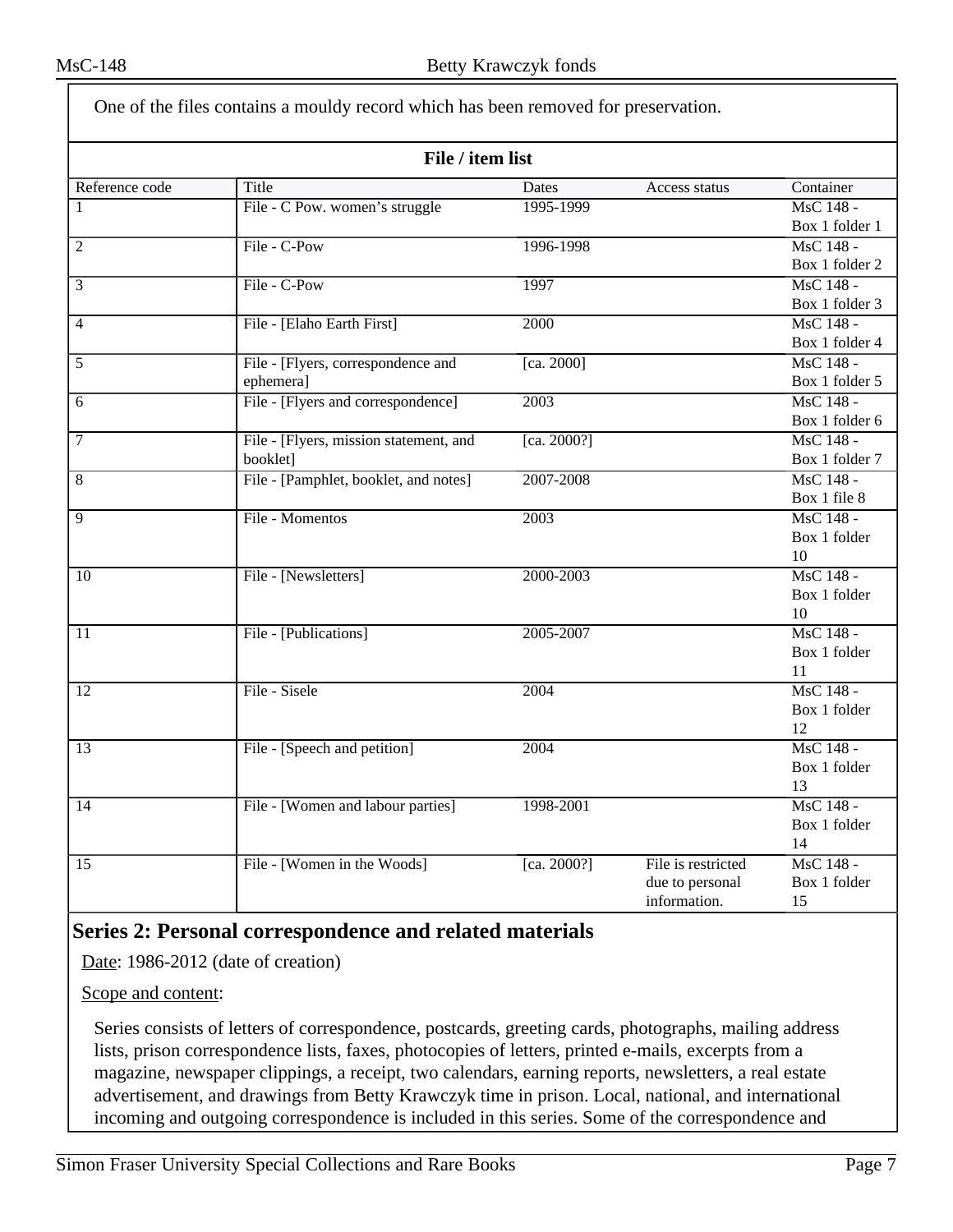its accompanying materials were received from Krawczyk's family members and friends, while others are from strangers who read about her experiences in newspapers throughout the world. Some correspondence also includes proof samples of Krawczyk's publications.

Physical description: 123 cm of textual records and other material

Language of the material:

English

German

Italian

### Access points:

- Environment (subject)
- Government (subject)
- Law and justice (subject)

#### Arrangement:

Those records not originally in file folders have been arranged by date. Otherwise, original order has been maintained.

#### Restrictions on access:

Eight files are restricted due to personal information.

Publication status:

published

Physical description:

Includes: 52 photographs : col. prints, 2 photographs : col. negatives, and 33 drawings.

| File / item list |                                     |             |                    |              |  |
|------------------|-------------------------------------|-------------|--------------------|--------------|--|
| Reference code   | Title                               | Dates       | Access status      | Container    |  |
|                  | File - [Incoming correspondence]    | 1986-1999   |                    | MsC 148 -    |  |
|                  |                                     |             |                    | Box 1 folder |  |
|                  |                                     |             |                    | 16           |  |
|                  | Item - [Unidentified woman]         | 1999        |                    | MsC 148 -    |  |
|                  |                                     |             |                    | Box 17       |  |
| $\overline{c}$   | Item - Read Island                  | [1999?]     |                    | MsC 148-     |  |
|                  |                                     |             |                    | Box 17       |  |
| 3                | Item - Stockham Is. Clayoquat Sound | [1999?]     |                    | MsC 148 -    |  |
|                  |                                     |             |                    | Box 17       |  |
| 4                | Item - [Clear-cut mountains]        | [ca. 2000?] |                    | MsC 148 -    |  |
|                  |                                     |             |                    | Box 17       |  |
| $\overline{c}$   | File - [Incoming correspondence]    | [ca. 2000]  | File is restricted | MsC 148 -    |  |
|                  |                                     |             | due to personal    | Box 1 folder |  |
|                  |                                     |             | information.       | 17           |  |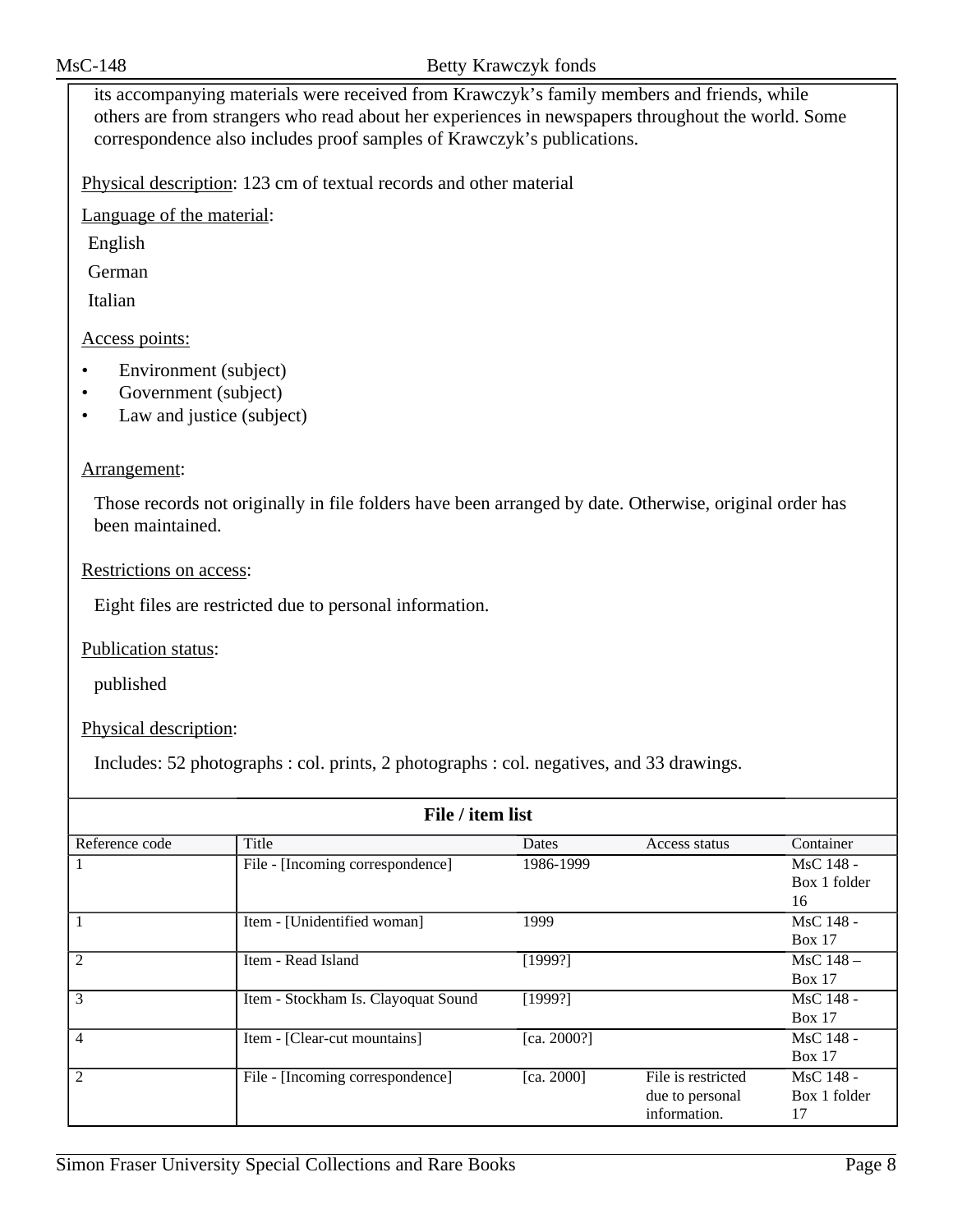| 3               | File - [Incoming correspondence,       | $[200-]$        | File is restricted | MsC 148 -      |
|-----------------|----------------------------------------|-----------------|--------------------|----------------|
|                 | undated]                               |                 | due to personal    | Box 1 folder   |
|                 |                                        |                 | information.       | 18             |
| 1               | Item - Selective logging, B.C. Liberal | 3 May [2000?]   |                    | MsC 148 -      |
|                 | style                                  |                 |                    | Box 17         |
| 2               | Item - Selective logging, B.C. Liberal | 3 May [2000?]   |                    | MsC 148 -      |
|                 | style                                  |                 |                    | <b>Box 17</b>  |
| 3               | Item - Tues. 22 April, where we parked | 22 Apr. [2000?] |                    | MsC 148 -      |
|                 | the bus and waited for the loggers to  |                 |                    | <b>Box 17</b>  |
|                 | leave                                  |                 |                    |                |
| 4               | File - [Incoming correspondence,       | $[200-]$        |                    | MsC 148 -      |
|                 | undated]                               |                 |                    | Box 2 folder 1 |
| 5               | File - [Incoming correspondence]       | 2000            |                    | MsC 148 -      |
|                 |                                        |                 |                    | Box 2 folder 2 |
| 6               | File - [Incoming correspondence]       | 2000            | File is restricted | MsC 148 -      |
|                 |                                        |                 | due to personal    | Box 2 folder 3 |
|                 |                                        |                 | information.       |                |
| 7               | File - [Incoming correspondence]       | 2000            |                    | MsC 148 -      |
|                 |                                        |                 |                    | Box 2 folder 4 |
| 8               | File - [Incoming correspondence]       | 2000            |                    | MsC 148 -      |
|                 |                                        |                 |                    | Box 2 folder 5 |
| 9               | File - [Incoming correspondence]       | 2001            |                    | MsC 148 -      |
|                 |                                        |                 |                    | Box 2 folder 6 |
| $\overline{10}$ | File - [Incoming correspondence]       | 2002-2003       |                    | MsC 148 -      |
|                 |                                        |                 |                    | Box 2 folder 7 |
| 11              | File - [Incoming correspondence]       | $[2003]$        |                    | MsC 148 -      |
|                 |                                        |                 |                    | Box 3 folder 1 |
| 12              | File - [Incoming correspondence]       | [2003]          |                    | MsC 148 -      |
|                 |                                        |                 |                    | Box 3 folder 2 |
| 1               | Item - [Betty Krawczyk with inmate]    | [2003?]         |                    |                |
| $\overline{c}$  | Item - [Betty Krawczyk with inmates]   | [2003?]         |                    | MsC 148 -      |
|                 |                                        |                 |                    | <b>Box 17</b>  |
| 3               | Item - [Betty Krawczyk and inmates     | $[2003?]$       |                    | MsC 148 -      |
|                 | outside]                               |                 |                    | <b>Box 17</b>  |
| $\overline{13}$ | File - [Incoming correspondence]       | 2003            |                    | MsC 148 -      |
|                 |                                        |                 |                    | Box 3 folder 3 |
| 14              | File - [Incoming correspondence]       | 2003            |                    | MsC 148 -      |
|                 |                                        |                 |                    | Box 3 folder 4 |
| 15              | File - [Incoming correspondence]       | 2003            |                    | MsC 148 -      |
|                 |                                        |                 |                    | Box 3 folder 5 |
| 1               | Item - [Couple and child]              | [2003?]         |                    | MsC 148 -      |
|                 |                                        |                 |                    | <b>Box 17</b>  |
| 16              | File - [Incoming correspondence]       | 2003            |                    | MsC 148 -      |
|                 |                                        |                 |                    | Box 3 folder 6 |
| 1               | Item - [Unknown man]                   | 2003            |                    | MsC 148 -      |
|                 |                                        |                 |                    | <b>Box 17</b>  |
| 2               | Item - Langford Lake                   | 2003            |                    |                |
| 17              | File - [Incoming correspondence]       | 2004            |                    | Msc 148 -      |
|                 |                                        |                 |                    | Box 3 folder 7 |
| 18              | File - [Incoming correspondence]       | 2005-2006       |                    | MsC 148 -      |
|                 |                                        |                 |                    | Box 3 folder 8 |
| $\overline{19}$ | File - [Incoming correspondence]       | 2007            |                    | MsC 148 -      |
|                 |                                        |                 |                    | Box 3 folder 9 |
|                 |                                        |                 |                    |                |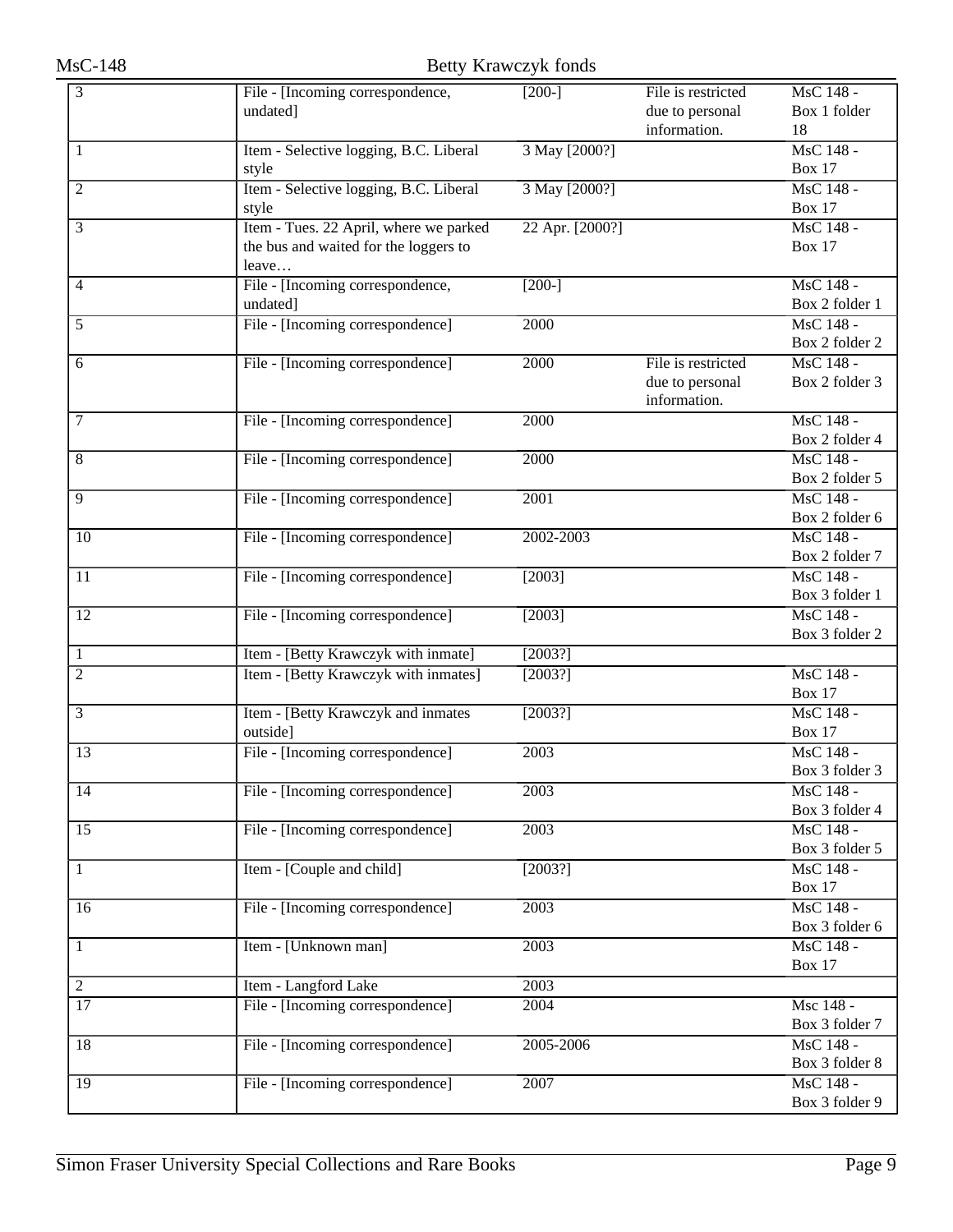| $\overline{20}$ | File - [Incoming correspondence]         | 2007             |                    | MsC 148 -      |
|-----------------|------------------------------------------|------------------|--------------------|----------------|
|                 |                                          |                  |                    | Box 3 folder   |
|                 |                                          |                  |                    | 10             |
| $\overline{21}$ | File - [Incoming correspondence]         | 2007             |                    | MsC 148 -      |
|                 |                                          |                  |                    | Box 4 folder 1 |
| $\overline{22}$ | File - [Outgoing correspondence]         | 1998-1999        |                    | MsC 148 -      |
|                 |                                          |                  |                    | Box 4 folder 2 |
| $\overline{23}$ | File - [Outgoing correspondence]         | $[200-]$         | File restricted    | MsC 148 -      |
|                 |                                          |                  | due to personal    | Box 4 folder 3 |
|                 |                                          |                  | information.       |                |
| 24              | File - [Outgoing correspondence]         | 2000-2003        |                    | MsC 148 -      |
|                 |                                          |                  |                    | Box 4 folder 4 |
| $\overline{25}$ | File - [Outgoing correspondence]         | 2004             |                    | MsC 148 -      |
|                 |                                          |                  |                    | Box 4 folder 5 |
| 26              | File - [Outgoing correspondence]         | 2005             |                    | MsC 148 -      |
|                 |                                          |                  |                    | Box 4 folder 6 |
| $\overline{27}$ | File - Miscelleous                       | 2003             |                    | MsC 148 -      |
|                 |                                          |                  |                    | Box 4 folder 7 |
| $\overline{28}$ | File - Answered                          | 2003             |                    | MsC 148 -      |
|                 |                                          |                  |                    | Box 4 folder 8 |
| 29              | File - [Greeting cards]                  | 2002-2004        |                    | MsC 148 -      |
|                 |                                          |                  |                    | Box 4 folder 9 |
| 1               | Item - [Santa and youth]                 | $[2003 - 2004]$  |                    | MsC 148 -      |
|                 |                                          |                  |                    | <b>Box 17</b>  |
| $\overline{2}$  | Item - At the court house, Victoria B.C. | 14 May 2003      |                    | MsC 148 -      |
|                 |                                          |                  |                    | <b>Box 17</b>  |
| 3               | Item - [Protest sign]                    | <b>July 2002</b> |                    |                |
| $\overline{30}$ | File - #12 Damian                        | 2001-2007        |                    | MsC 148 -      |
|                 |                                          |                  |                    | Box 4 folder   |
|                 |                                          |                  |                    | 10             |
| 31              | File - Letters                           | 1998             | File restricted    | MsC 148 -      |
|                 |                                          |                  | due to personal    | Box 4 folder   |
|                 |                                          |                  | information.       | 11             |
| 32              | File - Orca Publishing                   | 1998             |                    | MsC 148 -      |
|                 |                                          |                  |                    | Box 4 folder   |
|                 |                                          |                  |                    | 12             |
| $\overline{33}$ | File - [Online correspondence]           | 2006             | File is restricted | MsC 148 -      |
|                 |                                          |                  | due to personal    | Box 4 folder   |
|                 |                                          |                  | information.       | 13             |
| 34              | File - [Prison correspondence]           | 2000-2005        |                    | MsC 148 -      |
|                 |                                          |                  |                    | Box 4 folder   |
|                 |                                          |                  |                    | 14             |

### <span id="page-9-0"></span>**Series 3: Education**

Date: [200-?]-2007 (date of creation)

Scope and content:

Series consists of course outlines, certificates, articles, print-outs of PowerPoint slides, and notes written by Betty Krawczyk when completing courses from the Institute of Indigenous Government concerning Aboriginal Women's Studies. File also includes one Simon Fraser University course outline.

Physical description: 1 cm of textual records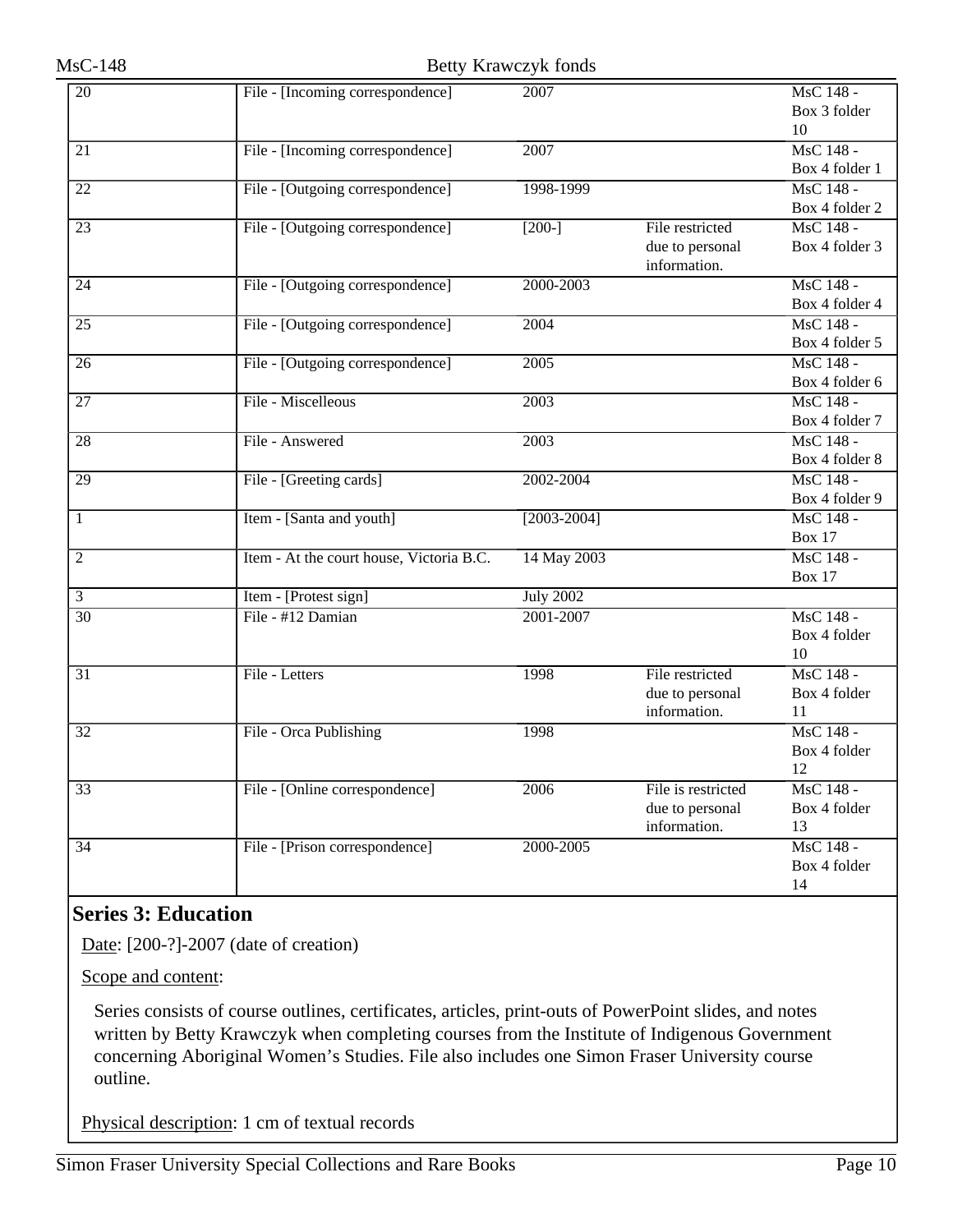### Language of the material:

English

### Access points:

- Education (subject)
- First nations (subject)
- Women (subject)

### Arrangement:

An alphabetical order has been imposed on the series.

Restrictions on access:

No restrictions.

Publication status:

published

| File / item list |                                       |          |               |                |  |  |
|------------------|---------------------------------------|----------|---------------|----------------|--|--|
| Reference code   | Title                                 | Dates    | Access status | Container      |  |  |
|                  | File - [Notes]                        | $[200-]$ |               | MsC 148 -      |  |  |
|                  |                                       |          |               | Box 5 folder 1 |  |  |
| 2                | File - [Outlines, notes and pamphlet] | 2007     |               | MsC 148 -      |  |  |
|                  |                                       |          |               | Box 5 folder 2 |  |  |
| $\mathcal{E}$    | File - [Certificates]                 | 2007     |               | MsC 148 -      |  |  |
|                  |                                       |          |               | Box 5 folder 3 |  |  |
| $\overline{4}$   | File - [SFU outline]                  | 2002     |               | MsC 148b -     |  |  |
|                  |                                       |          |               | Box 9 folder 3 |  |  |

### <span id="page-10-0"></span>**Series 4: Legal records and related materials**

Date: 1982-2011 (date of creation)

### Scope and content:

Series consists of legal reports, court statements, affidavits, legal notices, court speeches, financial papers, request forms, behavioral reports, and government correspondence with Betty Krawczyk. Series also contains research Krawczyk performed while preparing for her court cases. There are numerous copies of diverse legal acts and other court case examples from throughout North America.

Physical description: 143 cm of textual records and other material

Language of the material:

English

Access points:

- Law and justice (subject)
- Environment (subject)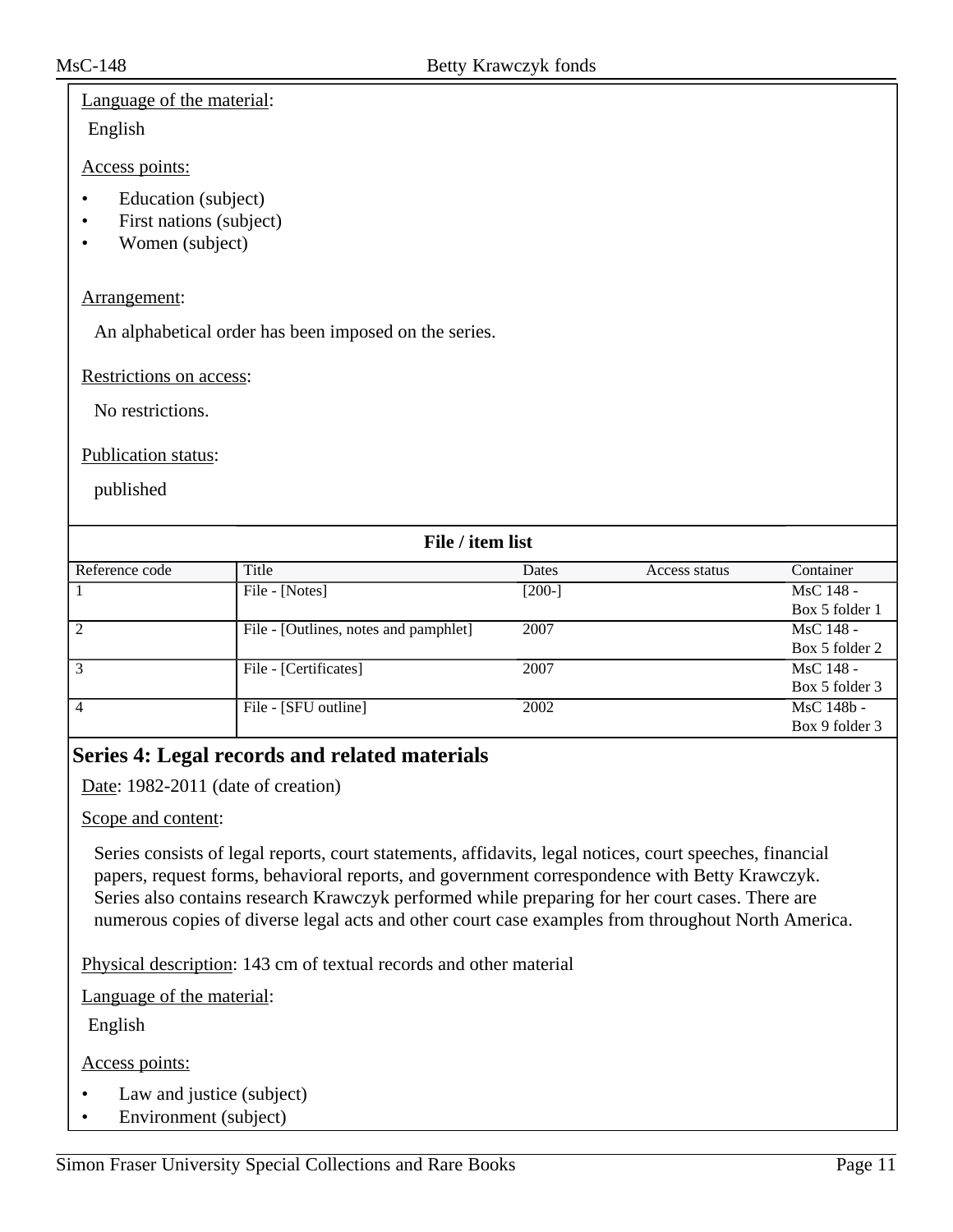- Canada (place)
- Metro Vancouver (place)

### Arrangement:

Original order has been maintained.

#### Restrictions on access:

Three files are restricted due to privacy concerns.

Publication status:

published

### Physical description:

Includes: 15 DVD-Rs, 9 photographs : col. prints, 1 map, and 1 micro-cassette.

Conservation:

Five files have been temporarily removed due to mould. The file titles are: Gordon Prescott, [1999?]; Final submissions, [ca. 2000?]; Donald Holmes, 1999; Darren Sales, 1999; and Richard Borne, 1999. Three bound volumes containing court documents have also been removed due to mould: Orders, undertakings and briefs of authorities, 1999; Summaries of alleged contemnors, 1999; and an untitled volume, 1999.

| File / item list |                                |                   |                 |                |  |
|------------------|--------------------------------|-------------------|-----------------|----------------|--|
| Reference code   | Title                          | Dates             | Access status   | Container      |  |
| 1                | File - Prison stuff            | [2007?]           |                 | MsC 148 -      |  |
|                  |                                |                   |                 | Box 5 folder 4 |  |
| 2                | File - [Prison records]        | 2000-2004         |                 | MsC 148 -      |  |
|                  |                                |                   |                 | Box 5 folder 5 |  |
| $\overline{3}$   | File - [Prison records]        | 2003-2007         |                 | MsC 148 -      |  |
|                  |                                |                   |                 | Box 5 folder 6 |  |
| 4                | File - [Prison records]        | 2007              | File restricted | MsC 148 -      |  |
|                  |                                |                   | due to personal | Box 5 folder 7 |  |
|                  |                                |                   | information.    |                |  |
| 5                | File - [Walbran blockade]      | 2003              |                 | MsC 148 -      |  |
|                  |                                |                   |                 | Box 5 folder 8 |  |
| 6                | File - [Statements]            | $[2003]$          |                 | MsC 148 -      |  |
|                  |                                |                   |                 | Box 5 folder 9 |  |
| 7                | File - [Case and notice]       | $[1994 - 2003]$   |                 | MsC 148 -      |  |
|                  |                                |                   |                 | Box 5 folder   |  |
|                  |                                |                   |                 | 10             |  |
| 8                | File - [Statement transcripts] | $\overline{2003}$ |                 | MsC 148 -      |  |
|                  |                                |                   |                 | Box 5 folder   |  |
|                  |                                |                   |                 | 11             |  |
| 9                | File - Financial receipts      | 2003              |                 | MsC 148 -      |  |
|                  |                                |                   |                 | Box 5 folder   |  |
|                  |                                |                   |                 | 12             |  |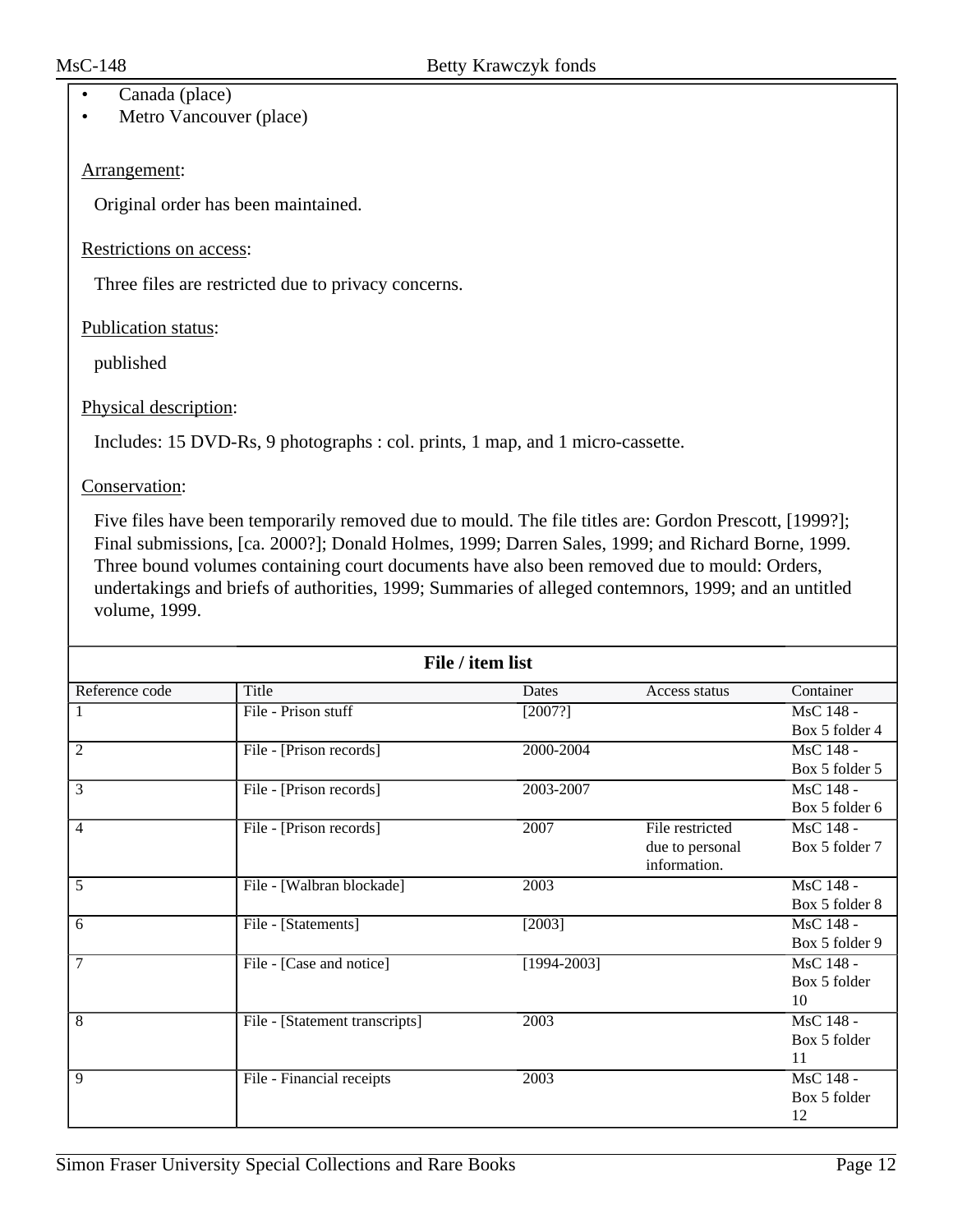| 10              | File - [Arrest records]                         | 2003      |                 | MsC 148 -      |
|-----------------|-------------------------------------------------|-----------|-----------------|----------------|
|                 |                                                 |           |                 | Box 5 folder   |
|                 |                                                 |           |                 | 13             |
| 11              | File - [Walbran]                                | 2003      |                 | MsC 148 -      |
|                 |                                                 |           |                 |                |
|                 |                                                 |           |                 | Box 5 folder   |
|                 |                                                 |           |                 | 14             |
| $\overline{12}$ | File - [B.C.C.W. forms and lists]               | 2003-2004 |                 | MsC 148 -      |
|                 |                                                 |           |                 | Box 5 folder   |
|                 |                                                 |           |                 | 15             |
| $\overline{13}$ | File - [A.C.C.W. statements, request            | 2007      |                 | MsC 148 -      |
|                 | forms, and receipts]                            |           |                 | Box 5 folder   |
|                 |                                                 |           |                 | 16             |
| $\overline{14}$ | File - [Court records and reports]              | 2000-2005 |                 | MsC 148 -      |
|                 |                                                 |           |                 | Box 5 folder   |
|                 |                                                 |           |                 | 17             |
| $\overline{15}$ | File - Case law other                           | 1992-1996 |                 | MsC 148 -      |
|                 |                                                 |           |                 | Box 5 folder   |
|                 |                                                 |           |                 | 18             |
| 16              | File - [Correspondence and research]            | 2005-2006 |                 | MsC 148 -      |
|                 |                                                 |           |                 | Box 5 folder   |
|                 |                                                 |           |                 | 19             |
| $\overline{17}$ | File - [Forms, receipts, and reports]           | 2003-2006 |                 | MsC 148 -      |
|                 |                                                 |           |                 |                |
|                 |                                                 |           |                 | Box 5 folder   |
|                 |                                                 |           |                 | 20             |
| $\overline{18}$ | File - [Research]                               | 2000      |                 | MsC 148 -      |
|                 |                                                 |           |                 | Box 5 folder   |
|                 |                                                 |           |                 | 21             |
| 19              | File - [Krawczyk statements]                    | 2003      |                 | MsC 148 -      |
|                 |                                                 |           |                 | Box 5 folder   |
|                 |                                                 |           |                 | 22             |
| $\overline{20}$ | File - [Financial and medical records]          | 2007      | File restricted | MsC 148 -      |
|                 |                                                 |           | due to personal | Box 5 folder   |
|                 |                                                 |           | information.    | 23             |
| 21              | File - [Notice and notes]                       | $[200-]$  |                 | MsC 148 -      |
|                 |                                                 |           |                 | Box 5 folder   |
|                 |                                                 |           |                 | 24             |
| 22              | File - Letters to Madam Justice Brown           | 2006-2007 |                 | MsC 148 -      |
|                 |                                                 |           |                 | Box 5 folder   |
|                 |                                                 |           |                 | 25             |
| 23              | File - [Forms and regulations]                  | 2006-2007 |                 | MsC 148 -      |
|                 |                                                 |           |                 | Box 6 folder 1 |
| $\overline{24}$ | File - Prison receipts                          | 2000-2007 |                 | MsC 148 -      |
|                 |                                                 |           |                 | Box 6 folder 2 |
| $\overline{25}$ | File - [Correspondence regarding Betty          | 2005      |                 | MsC 148 -      |
|                 | Krawczyk's court case]                          |           |                 | Box 6 folder 3 |
| $\overline{26}$ | File - [Forms and studies]                      | 2006-2007 |                 | Msc 148 -      |
|                 |                                                 |           |                 | Box 6 folder 4 |
| $\overline{27}$ | File - Dave Haffey                              | 1999-2000 |                 | MsC 148 -      |
|                 |                                                 |           |                 | Box 6 folder   |
|                 |                                                 |           |                 | 5 MsC 148 -    |
|                 |                                                 |           |                 | Box 6 folder 6 |
| 28              |                                                 | 1995-2006 |                 | MsC 148 -      |
|                 | File - Cameron's outline of argument,<br>Kiewit |           |                 |                |
|                 |                                                 |           |                 | Box 6 folder 7 |
| 29              | File - [Betty Krawczyk v. Peter Kiewit          | 2008      |                 | MsC 148 -      |
|                 | Sons Co.]                                       |           |                 | Box 6 folder 8 |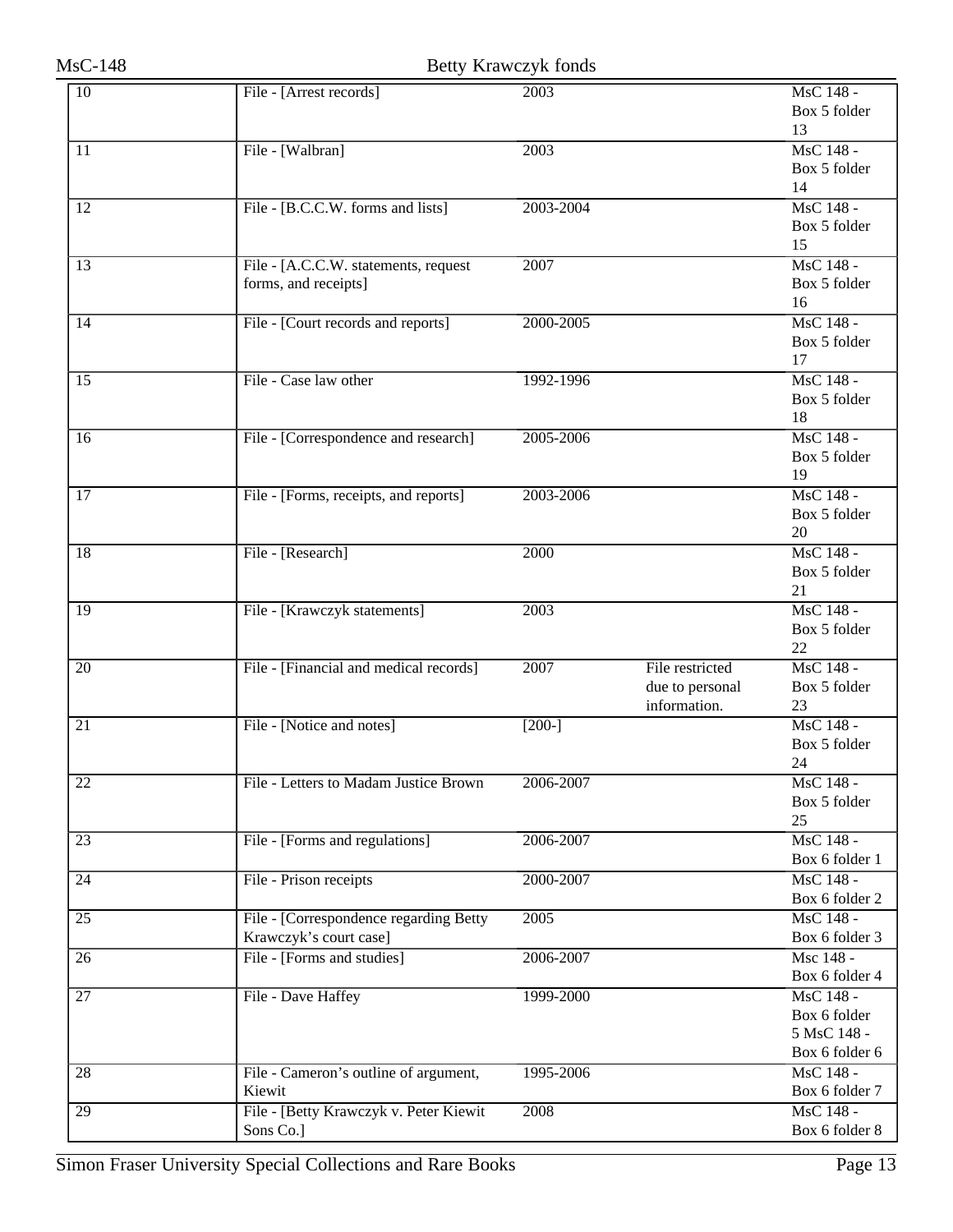| 30              | File - [Affidavit and documents]         | 2006      | MsC 148 -<br>Box 6 folder 9 |
|-----------------|------------------------------------------|-----------|-----------------------------|
| 31              | File - [Court of Appeal]                 | 2006      | MsC 148 -                   |
|                 |                                          |           | Box 6 folder                |
|                 |                                          |           | 10                          |
| $\overline{32}$ | File - Response of Betty Krawczyk +      | 2008      | MsC 148 -                   |
|                 | affidavit                                |           | Box 6 folder                |
|                 |                                          |           | 11                          |
| 33              | File - Oral responses, Oct. 30, 2008     | 2008      | MsC 148 -                   |
|                 |                                          |           | Box 6 folder                |
|                 |                                          |           | 12                          |
| $\overline{34}$ | File - Old affidavits                    | 2008      | MsC 148 -                   |
|                 |                                          |           | Box 6 folder                |
|                 |                                          |           | 13                          |
| $\overline{35}$ | File - Work zone accidents               | 2004-2008 | MsC 148 -                   |
|                 |                                          |           | Box 6 folder                |
|                 |                                          |           | 14                          |
| 36              | File - [Research and court documents]    | 2008      | MsC 148 -                   |
|                 |                                          |           | Box 6 folder                |
|                 |                                          |           | 15                          |
| $\overline{37}$ | File - P3s - Michael Demus, Sea to Sky,  | 2004-2008 | MsC 148 -                   |
|                 | Sullivan                                 |           | Box 6 folder                |
|                 |                                          |           | 16                          |
| 38              | File - My notice of hearing. Sept. 23,   | 2008      | MsC 148 -                   |
|                 | 2008                                     |           | Box 6 folder                |
|                 |                                          |           | 17                          |
| 39              | File - [Book of authorities]             | [2008?]   | MsC 148 -<br>Box 7 folder 1 |
| 40              | File - [Transcripts]                     | 2008-2009 | MsC 148 -                   |
|                 |                                          |           | Box 7 folder 2              |
| 41              | File - Crown's book of exhibits          | 2006      | MsC 148 -                   |
|                 |                                          |           | Box 7 folder 3              |
| 42              | File - Respondent's Book of Authorities  | 2009-2010 | MsC 148 -                   |
|                 |                                          |           | Box 7 folder 4              |
| $\overline{43}$ | File - Appeal duplicates                 | 2006-2010 | MsC 148 -                   |
|                 |                                          |           | Box 8 folder 1              |
| 44              | File - Elaho - writing. Blood sisters    | 2000-2001 | MsC 148 -                   |
|                 |                                          |           | Box 8 folder 2              |
| 45              | File - Written court statements          | 2003      | MsC 148 -                   |
|                 |                                          |           | Box 8 folder 3              |
| $\overline{46}$ | File - On slap suits                     | 1992-2000 | MsC 148 -                   |
|                 |                                          |           | Box 8 folder 4              |
| 47              | File - [Financial records]               | 1990-2003 | MsC 148 -                   |
|                 |                                          |           | Box 8 folder 5              |
| 48              | File - [Prison correspondence, receipts, | 2003      | MsC 148 -                   |
|                 | and forms]                               |           | Box 8 folder 6              |
| 49              | File - Proximate cause                   | [2007?]   | MsC 148 -                   |
|                 |                                          |           | Box 8 folder 7              |
| $\overline{50}$ | File - Mens Rea                          | $[200-]$  | MsC 148 -                   |
|                 |                                          |           | Box 8 folder 8              |
| 51              | File - First steps                       | 2010      | MsC 148 -                   |
|                 |                                          |           | Box 8 folder 9              |
| $\overline{52}$ | File - Extra appeal SCC sheets           | $[2006?]$ | MsC 148 -                   |
|                 |                                          |           | Box 8 folder                |
|                 |                                          |           | 10                          |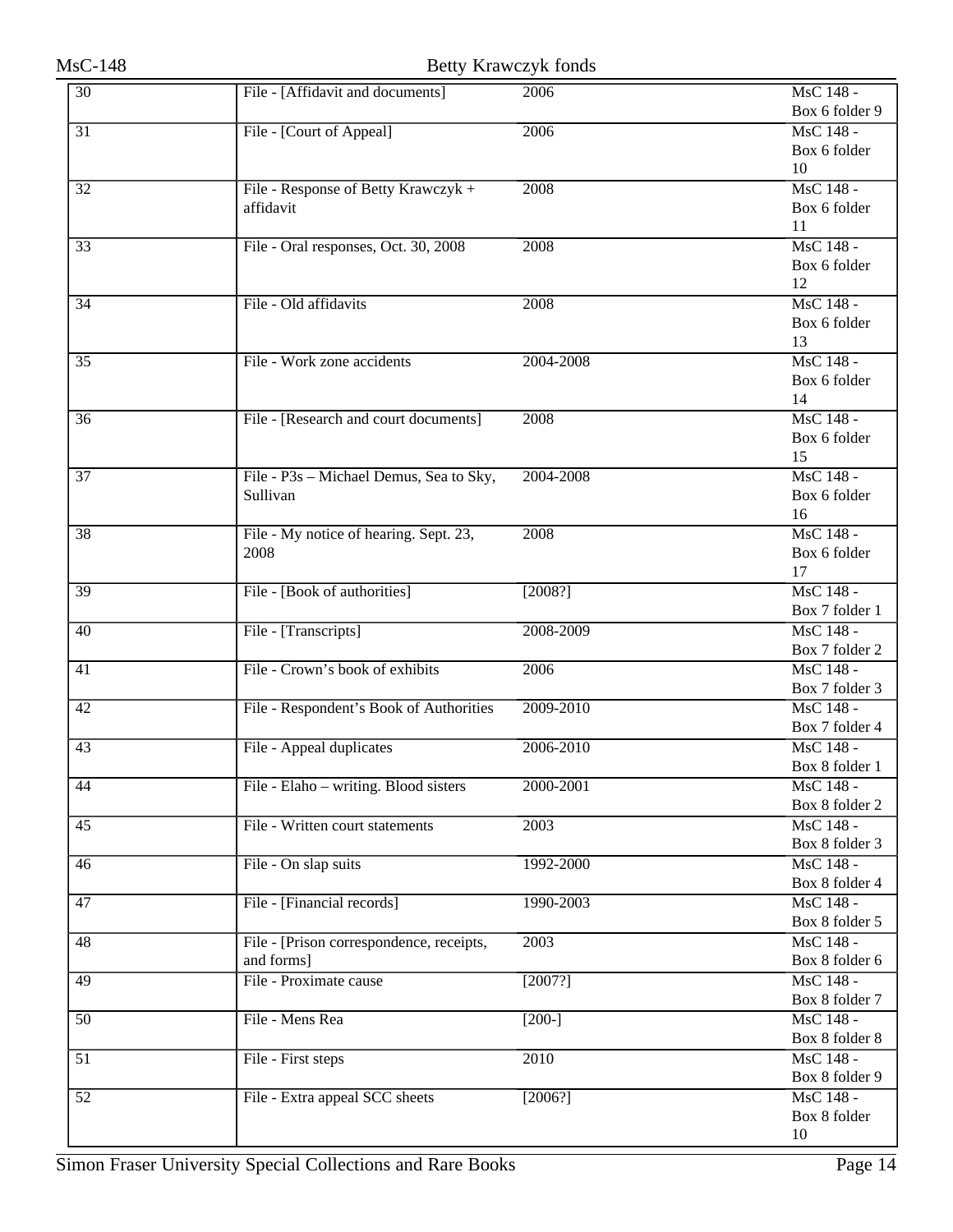| $\overline{53}$ | File - Factum on judgment               | 2007              | MsC 148 -      |
|-----------------|-----------------------------------------|-------------------|----------------|
|                 |                                         |                   | Box 8 folder   |
|                 |                                         |                   | 11             |
| $\overline{54}$ | File - 787                              | 2003-2009         | MsC 148 -      |
|                 |                                         |                   | Box 8 folder   |
|                 |                                         |                   | 12             |
| $\overline{55}$ | File - Dudley                           | 2009              | MsC 148 -      |
|                 |                                         |                   | Box 8 folder   |
|                 |                                         |                   | 13             |
| 56              | File - Deprived of counsel no. 3        | 2004              | MsC 148 -      |
|                 |                                         |                   | Box 8 folder   |
|                 |                                         |                   | 14             |
| $\overline{57}$ | File - [Mootness]                       | $[200-]$          | MsC 148 -      |
|                 |                                         |                   | Box 8 folder   |
|                 |                                         |                   | 15             |
| 58              | File - Nasogaluak                       | 2010              | MsC 148 -      |
|                 |                                         |                   | Box 8 folder   |
|                 |                                         |                   | 16             |
| 59              | File - R.v. Nasogaluak and Borowski     | 2010              | MsC 148 -      |
|                 | v. Canada Attorney General + R.V.       |                   | Box 8 folder   |
|                 | Clement                                 |                   | 17             |
| 60              | File - Actus Reus                       | 2009              | MsC 148 -      |
|                 |                                         |                   | Box 8 folder   |
|                 |                                         |                   | 18             |
| $\overline{61}$ | File - Charter digest                   | $\overline{2010}$ | MsC 148 -      |
|                 |                                         |                   | Box 8 folder   |
|                 |                                         |                   | 19             |
| 62              | File - Dudley                           | 2010              | MsC 148 -      |
|                 |                                         |                   | Box 8 folder   |
|                 |                                         |                   | 20             |
| $\overline{63}$ | File - R. v. Dudley                     | 2009-2010         | MsC 148 -      |
|                 |                                         |                   | Box 8 folder   |
|                 |                                         |                   | 21             |
| 64              | File - Cruel + unusual                  | 1987-2003         | Msc 148 -      |
|                 |                                         |                   | Box 8 folder   |
|                 |                                         |                   | 22             |
| 65              | File - Constitutional question          | 2008-2009         | MsC 148 -      |
|                 |                                         |                   | Box 9 folder 1 |
| 66              | File - Mike / Brunridett                | 2007-2010         | MsC 148 -      |
|                 |                                         |                   | Box 9 folder 2 |
| 67              | File - Bail application                 | 2007              | MsC 148 -      |
|                 |                                         |                   | Box 9 folder 3 |
| $\overline{68}$ | File - Crown                            | 2005              | MsC 148 -      |
|                 |                                         |                   | Box 9 folder 4 |
| 69              | File - Additional arguments             | [2006?]           | MsC 148 -      |
|                 |                                         |                   | Box 9 folder 5 |
| $\overline{70}$ | File - Reasons for judgment Madam       | 2008              | MsC 148 -      |
|                 | <b>Justice Bennett</b>                  |                   | Box 9 folder 6 |
| 71              | File - Oral reasons sentence - Judgment | 2007-2009         | MsC 148 -      |
|                 |                                         |                   | Box 9 folder 7 |
| $\overline{72}$ | File - Pictures                         | [2006?]           | MsC 148 -      |
|                 |                                         |                   | Box 9 folder 8 |
| 73              | File - Maps                             | $[2006?]$         | MsC 148 -      |
|                 |                                         |                   | Box 9 folder 9 |
|                 |                                         |                   |                |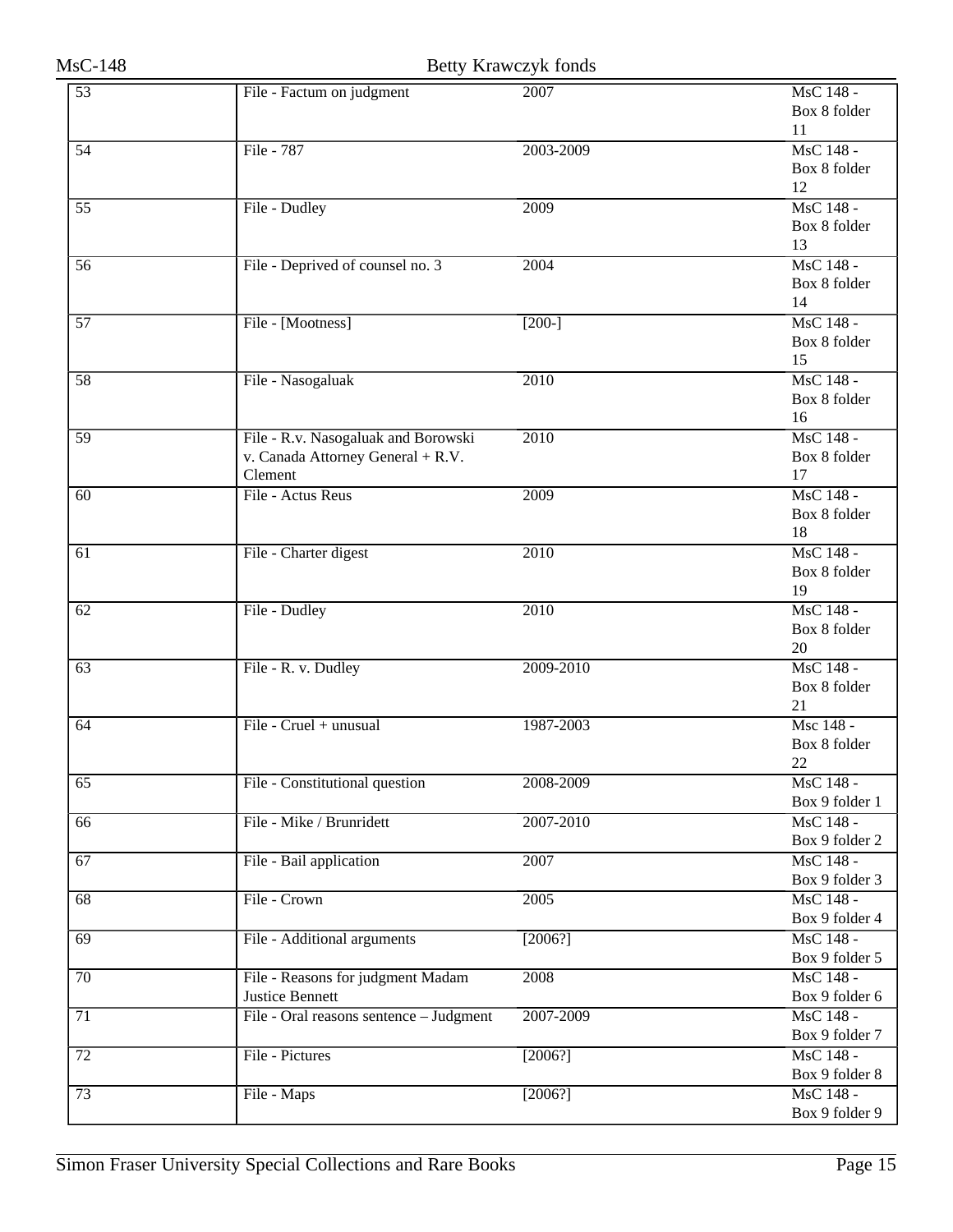| $\mathbf{1}$    | Item - [Enlarged map]                                      | [2006?]   | MsC 148 -                       |
|-----------------|------------------------------------------------------------|-----------|---------------------------------|
|                 |                                                            |           | <b>Box 17</b>                   |
| $\overline{2}$  | Item - [Baden-Powell Trail]                                | [2006?]   | MsC 148 -<br><b>Box 17</b>      |
| $\overline{3}$  | Item - [Eagleridge parking lot]                            | $[2006?]$ |                                 |
| $\overline{74}$ | File - Copies of judgment and order                        | 2008      | MsC 148 -                       |
|                 |                                                            |           | Box 9 folder                    |
|                 |                                                            |           | 10                              |
| $\overline{75}$ | File - Exhibits                                            | 1999      | MsC 148 -                       |
|                 |                                                            |           | Box 9 folder                    |
|                 |                                                            |           | 11                              |
| 76              | File - Mootness                                            | 1999-2010 | MsC 148 -                       |
|                 |                                                            |           | Box 9 folder                    |
|                 |                                                            |           | 12                              |
| 77              | File - [Cases and rules]                                   | 2010      | MsC 148 -                       |
|                 |                                                            |           | Box 9 folder                    |
|                 |                                                            |           | 13                              |
| 78              | File - [Regina v. Betty Krawczyk]                          | 2007-2009 | MsC 148 -                       |
|                 |                                                            |           | Box 9 folder                    |
|                 |                                                            |           | 14 Msc 148 -                    |
|                 |                                                            |           | Box 10 folder                   |
|                 |                                                            |           | $\mathbf{1}$                    |
| 79              | File - Court address                                       | $[2007?]$ | MsC 148 -                       |
|                 |                                                            |           | Box 10 folder<br>$\overline{2}$ |
| 80              | File - [Legal correspondence and                           | 1996-2007 | MsC 148 -                       |
|                 | statements]                                                |           | Box 10 folder                   |
|                 |                                                            |           | 3                               |
| $\overline{81}$ | File - Letters to Madam Justice Brown                      | 2007      | Msc 148 -                       |
|                 |                                                            |           | Box 10 folder                   |
|                 |                                                            |           | $\overline{4}$                  |
| 82              | File - [Submission and statement]                          | 2008      | MsC 148 -                       |
|                 |                                                            |           | Box 10 folder                   |
|                 |                                                            |           | 5                               |
| 83              | File - Michael G. Demers                                   | 2007-2008 | MsC 148 -                       |
|                 | correspondence defendants Peter Kiewit                     |           | Box 10 folder                   |
|                 | Sons Co. & Dean Riggs                                      |           | $6\,$                           |
| 84              | File - Copies of demand documents +<br>charter application | 2007-2008 | MsC 148 -<br>Box 10 folder      |
|                 |                                                            |           | 7                               |
| 85              | File - [Betty Krawczyk v. Peter Kiewit                     | 2007      | MsC 148 -                       |
|                 | Sons Co.]                                                  |           | Box 10 folder                   |
|                 |                                                            |           | 8 MsC 148 -                     |
|                 |                                                            |           | Box 10 folder                   |
|                 |                                                            |           | 9                               |
| 86              | File - Court of Appeal CA 034884;                          | 2009      | MsC 148 -                       |
|                 | Regina v. Betty Krawczyk                                   |           | Box 10 folder                   |
|                 |                                                            |           | 10                              |
| 87              | File - No. $1$ – summary and indictment                    | 2007-2008 | MsC 148 -                       |
|                 |                                                            |           | Box 11 folder                   |
|                 |                                                            |           | 1                               |
| 88              | File - Sentence Madam Justice Brown                        | 2007      | MsC 148 -                       |
|                 |                                                            |           | Box 11 folder                   |
|                 |                                                            |           | 2                               |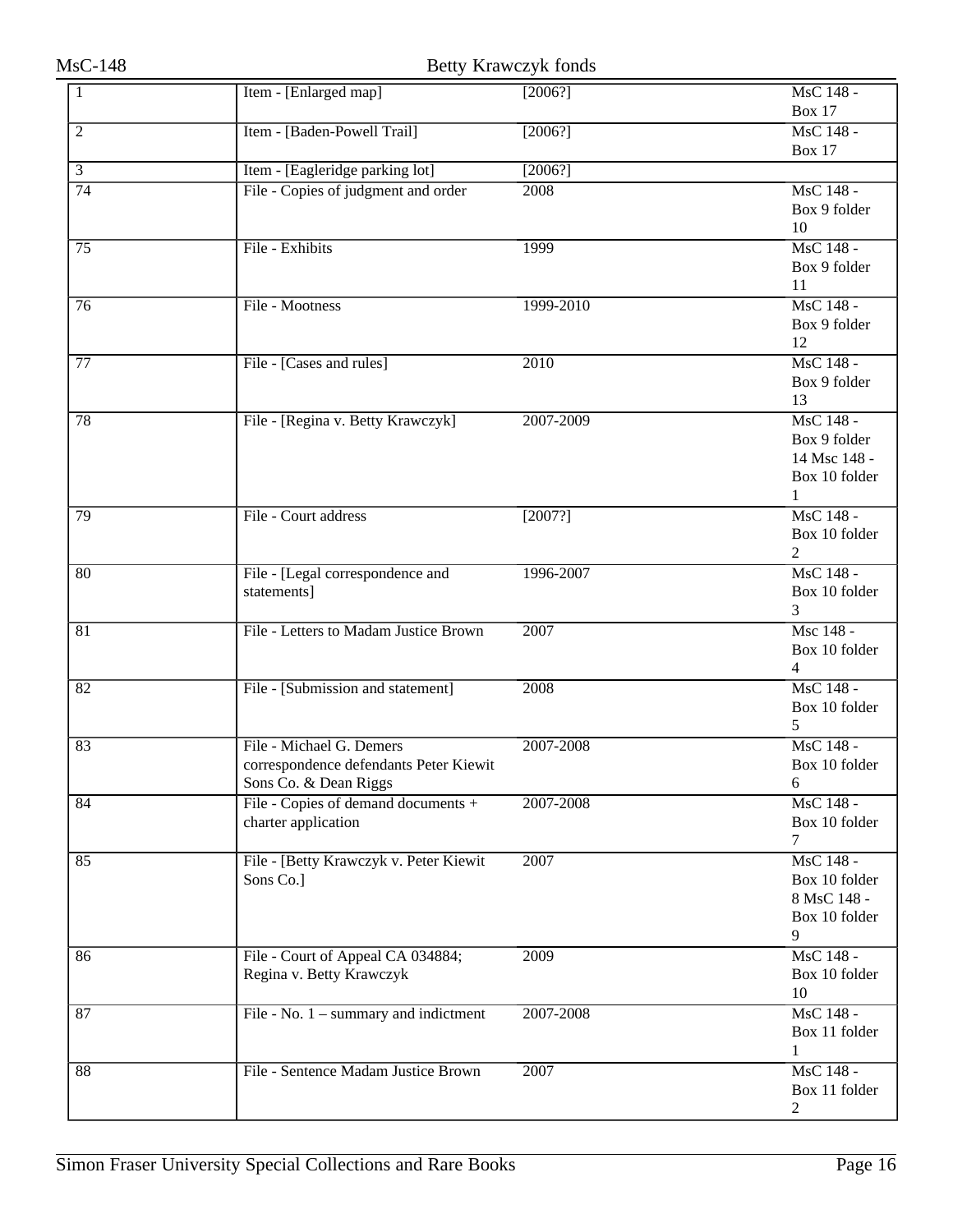| 89              | File - [Appeal documents]                | 2008-2011         | MsC 148 -           |
|-----------------|------------------------------------------|-------------------|---------------------|
|                 |                                          |                   | Box 11 folder       |
|                 |                                          |                   | 3                   |
| 90              | File - [Regina v. Betty Krawczyk]        | 2006-2010         | MsC 148 -           |
|                 |                                          |                   | Box 11 folder       |
|                 |                                          |                   | $\overline{4}$      |
| $\overline{91}$ | File - Reasons for judgment + sentencing | 2005-2010         | MsC 148 -           |
|                 |                                          |                   | Box 11 folder       |
|                 |                                          |                   | 5                   |
| $\overline{92}$ | File - [Criminal code and offences]      | 2001-2010         | MsC 148 -           |
|                 |                                          |                   | Box 11 folder       |
|                 |                                          |                   | 6                   |
| 93              | File - Appeals                           | 2011              | MsC 148 -           |
|                 |                                          |                   | Box 11 folder       |
|                 |                                          |                   | 7                   |
| 94              | File - [Appeals]                         | 2008-2011         | MsC 148 -           |
|                 |                                          |                   | Box 11 folder       |
|                 |                                          |                   | 8                   |
| $\overline{95}$ | File - Sec 1                             | 2010              | MsC 148 -           |
|                 |                                          |                   | Box 11 folder       |
|                 |                                          |                   | 9                   |
| $\overline{96}$ | File - Sec. $52(I)$                      | 2010              | MsC 148 -           |
|                 |                                          |                   | Box 11 folder       |
|                 |                                          |                   | 10                  |
| $\overline{97}$ | File - Free speech                       | 2009              | MsC 148 -           |
|                 |                                          |                   | Box 11 folder       |
|                 |                                          |                   | 11                  |
| 98              | File - [Legal advice and reports]        | 2010              | MsC 148 -           |
|                 |                                          |                   | Box 11 folder       |
|                 |                                          |                   | 12                  |
| 99              | File - Sec. 15                           | 2010              | MsC 148 -           |
|                 |                                          |                   | Box 11 folder<br>13 |
|                 | File - Sec. 11                           |                   | MsC 148 -           |
| 100             |                                          | 2009-2010         | Box 11 folder       |
|                 |                                          |                   | 14                  |
| 101             | File - Rap sheet                         | 1999-2007         | MsC 148 -           |
|                 |                                          |                   | Box 11 folder       |
|                 |                                          |                   | 15                  |
| 102             | File - US Constitution                   | 2009              | MsC 148 -           |
|                 |                                          |                   | Box 11 folder       |
|                 |                                          |                   | 16                  |
| 103             | File - UN human rights                   | $\overline{2010}$ | MsC 148 -           |
|                 |                                          |                   | Box 11 folder       |
|                 |                                          |                   | 17                  |
| 104             | File - Madam Justice Brown on my         | 2006-2010         | MsC 148 -           |
|                 | undertaking                              |                   | Box 11 folder       |
|                 |                                          |                   | 18                  |
| 105             | File - Oral reasons MJ [Madam Justice]   | 2007              | MsC 148 -           |
|                 | <b>Brown</b>                             |                   | Box 11 folder       |
|                 |                                          |                   | 19                  |
| 106             | File - [CanLII documents]                | 2009              | MsC 148 -           |
|                 |                                          |                   | Box 11 folder       |
|                 |                                          |                   | 20                  |
|                 |                                          |                   |                     |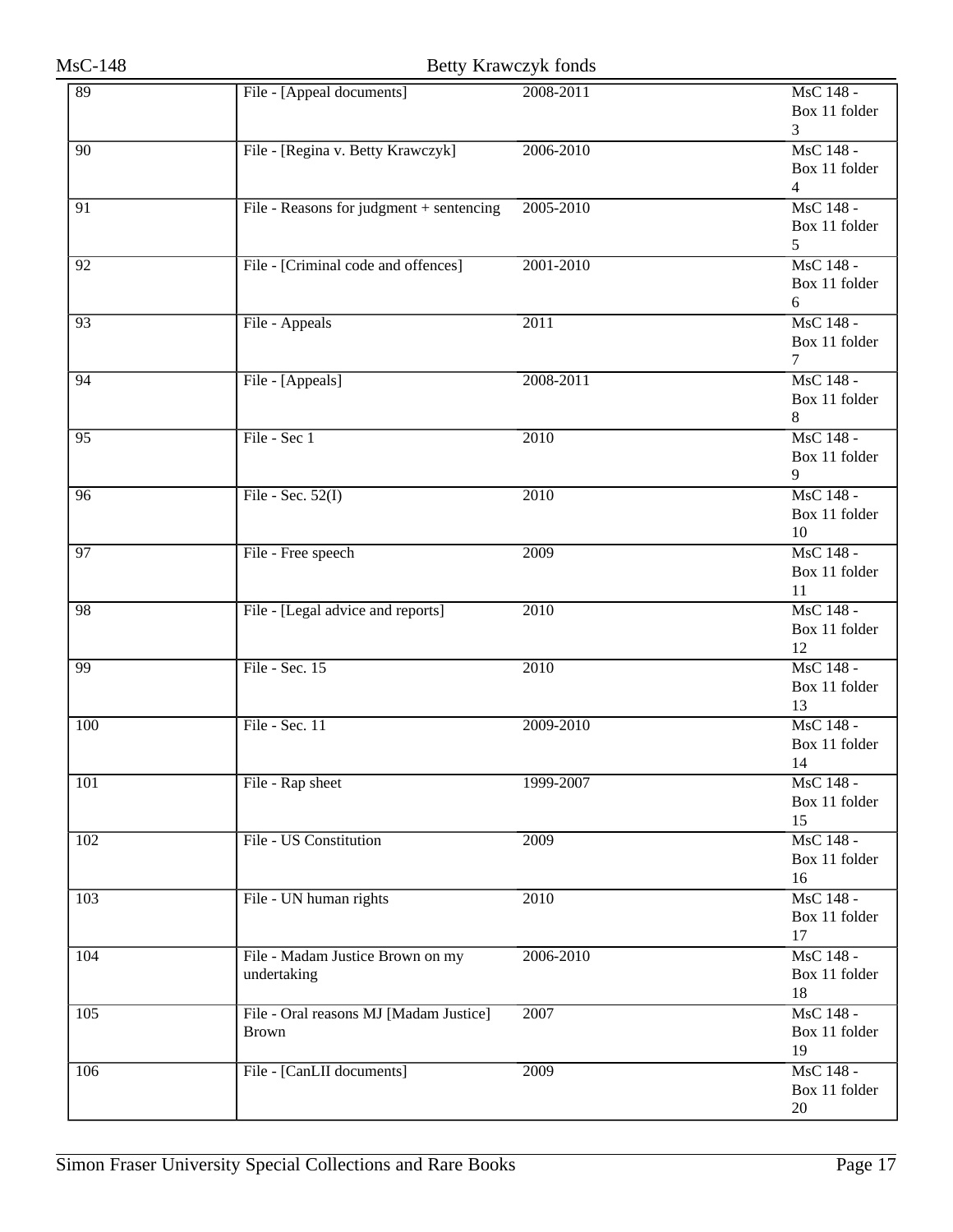| 107              | File - Injunctions                                                       | 2007      | MsC 148 -                  |
|------------------|--------------------------------------------------------------------------|-----------|----------------------------|
|                  |                                                                          |           | Box 11 folder              |
|                  |                                                                          |           | 21                         |
| 108              | File - [Court documents, correspondence,                                 | 2007-2008 | MsC 148 -                  |
|                  | and research]                                                            |           | Box 12 folder              |
|                  |                                                                          |           | 1                          |
| 109              | File - Sec. 7                                                            | 2010      | MsC 148 -                  |
|                  |                                                                          |           | Box 12 folder              |
|                  |                                                                          |           | $\overline{2}$             |
| 110              | File - Sec. 6                                                            | 2009      | MsC 148 -                  |
|                  |                                                                          |           | Box 12 folder              |
|                  |                                                                          |           | 3                          |
| $\overline{111}$ | File - Sec. $2(b)$                                                       | 2008      | MsC 148 -                  |
|                  |                                                                          |           | Box 12 folder              |
| 112              |                                                                          | 2007-2008 | 4<br>MsC 148 -             |
|                  | File - [R. v. Krawczyk research]                                         |           | Box 12 folder              |
|                  |                                                                          |           | 5                          |
| 113              | File - [Oral reasons for judgment]                                       | 2007      | MsCf 148 -                 |
|                  |                                                                          |           | Box 12 folder              |
|                  |                                                                          |           | 6                          |
| 114              | File - Prison                                                            | 2000-2001 | MsC 148 -                  |
|                  |                                                                          |           | Box 12 folder              |
|                  |                                                                          |           | 7                          |
| $\overline{115}$ | File - [Correspondence and statements]                                   | 2003      | MsC 148 -                  |
|                  |                                                                          |           | Box 12 folder              |
|                  |                                                                          |           | 8                          |
| 116              | File - Lawsuit Interfor                                                  | 1996      | MsC 148 -                  |
|                  |                                                                          |           | Box 12 folder              |
|                  |                                                                          |           | 9                          |
| 117              | File - [International Forest Products et al.                             | 1999-2000 | MsC 148 -                  |
|                  | v. Barney Kern et al. court documents]                                   |           | Box 12 folder              |
|                  |                                                                          |           | 10                         |
| 118              | File - Final arguments                                                   | 2003      | MsC 148 -                  |
|                  |                                                                          |           | Box 13 folder              |
|                  |                                                                          |           | 1                          |
| 119              | File - [Statements]                                                      | 2000      | MsC 148 -                  |
|                  |                                                                          |           | Box 13 folder              |
|                  |                                                                          |           | 2                          |
| 120              | File - [Correspondence, reasons for<br>judgment, exhibit items and other | 1999-2001 | MsC 148 -<br>Box 13 folder |
|                  | materials]                                                               |           | 3                          |
| 121              | File - [RCMP offence information and                                     | 2000      | MsC 148 -                  |
|                  | exhibit lists]                                                           |           | Box 13 folder              |
|                  |                                                                          |           | $\overline{4}$             |
| 122              | File - [Statements and correspondence]                                   | 2000      | MsC 148 -                  |
|                  |                                                                          |           | Box 13 folder              |
|                  |                                                                          |           | 5                          |
| $\overline{123}$ | File - Mr. Justice Parrett, appeal to                                    | 2001      | MsC 148 -                  |
|                  | sentence. Jan. 25, 2001                                                  |           | Box 13 folder              |
|                  |                                                                          |           | 6                          |
| 124              | File - Outside media                                                     | 1999      | MsC 148 -                  |
|                  |                                                                          |           | Box 13 folder              |
|                  |                                                                          |           | 7                          |
|                  |                                                                          |           |                            |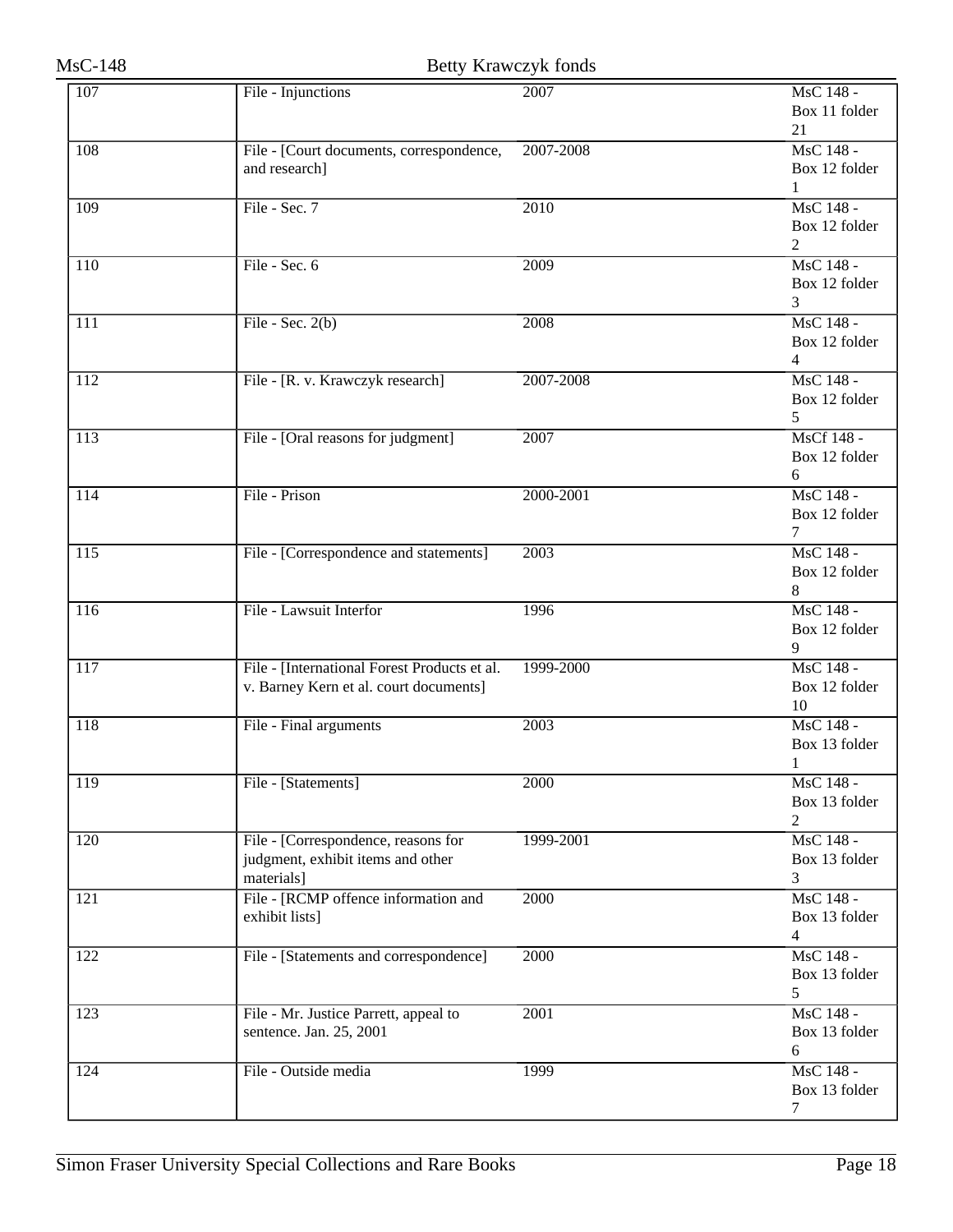| 125              | File - Elaho trial                          | 2000-2001           | MsC 148 -      |
|------------------|---------------------------------------------|---------------------|----------------|
|                  |                                             |                     | Box 13 folder  |
|                  |                                             |                     | 8              |
| $\overline{126}$ | File - Public interest                      | 1997-2008           | MsC 148 -      |
|                  |                                             |                     | Box 13 folder  |
|                  |                                             |                     | 9              |
|                  |                                             |                     |                |
| $\overline{127}$ | File - Mandamus                             | 2006-2007           | MsC 148 -      |
|                  |                                             |                     | Box 13 folder  |
|                  |                                             |                     | 10             |
| 128              | File - [Proceedings at trial]               | 2000                | Msc 148 -      |
|                  |                                             |                     | Box 13 folder  |
|                  |                                             |                     | 11             |
| 129              | File - [Court reports]                      | 2000                | MsC 148 -      |
|                  |                                             |                     | Box 14 folder  |
|                  |                                             |                     | $\mathbf{1}$   |
| 130              | File - [Court notices, reasons and reports] | 2000-2007           | MsC 148 -      |
|                  |                                             |                     | Box 14 folder  |
|                  |                                             |                     | $\mathbf{2}$   |
| 131              | File - [Court reports]                      | 1994-2010           | MsC 148 -      |
|                  |                                             |                     | Box 14 folder  |
|                  |                                             |                     | 3              |
| 132              | File - Betty                                | 1991-2007           | MsC 148 -      |
|                  |                                             |                     | Box 14 folders |
|                  |                                             |                     | $4 - 5$        |
| 133              |                                             |                     | MsC 148 -      |
|                  | File - [Court speeches and reports]         | 2003-2009           |                |
|                  |                                             |                     | Box 14 folder  |
|                  |                                             |                     | 6              |
| 134              | File - [Audio-visual records]               | $\sqrt{199-?}-2006$ | MsC 148 -      |
|                  |                                             |                     | <b>Box 16</b>  |
| 135              | File - Gordon Prescott                      | [1999?]             | <b>MsC 148</b> |
|                  |                                             |                     | - Box and      |
|                  |                                             |                     | folder number  |
|                  |                                             |                     | unknown        |
| 136              | File - Final submissions                    | [ca. 2000?]         | <b>MsC 148</b> |
|                  |                                             |                     | - Box and      |
|                  |                                             |                     | folder number  |
|                  |                                             |                     | unknown        |
| 137              | File - Donald Holmes                        | 1999                | <b>MsC 148</b> |
|                  |                                             |                     | - Box and      |
|                  |                                             |                     | folder number  |
|                  |                                             |                     | unknown        |
| 138              | File - Darren Sales                         | 1999                | <b>MsC 148</b> |
|                  |                                             |                     | - Box and      |
|                  |                                             |                     | folder number  |
|                  |                                             |                     | unknown        |
| 139              | File - Richard Borne                        | 1999                | <b>MsC 148</b> |
|                  |                                             |                     | - Box and      |
|                  |                                             |                     | folder number  |
|                  |                                             |                     |                |
|                  |                                             |                     | unknown        |
| 140              | File - [Court volumes]                      | 1999                | <b>MsC 148</b> |
|                  |                                             |                     | - Box and      |
|                  |                                             |                     | folder number  |
|                  |                                             |                     | unknown        |
| 141              | File - [Speech, warrant, and notice]        | 1993                | MsC 148b -     |
|                  |                                             |                     | Box 9 folder 4 |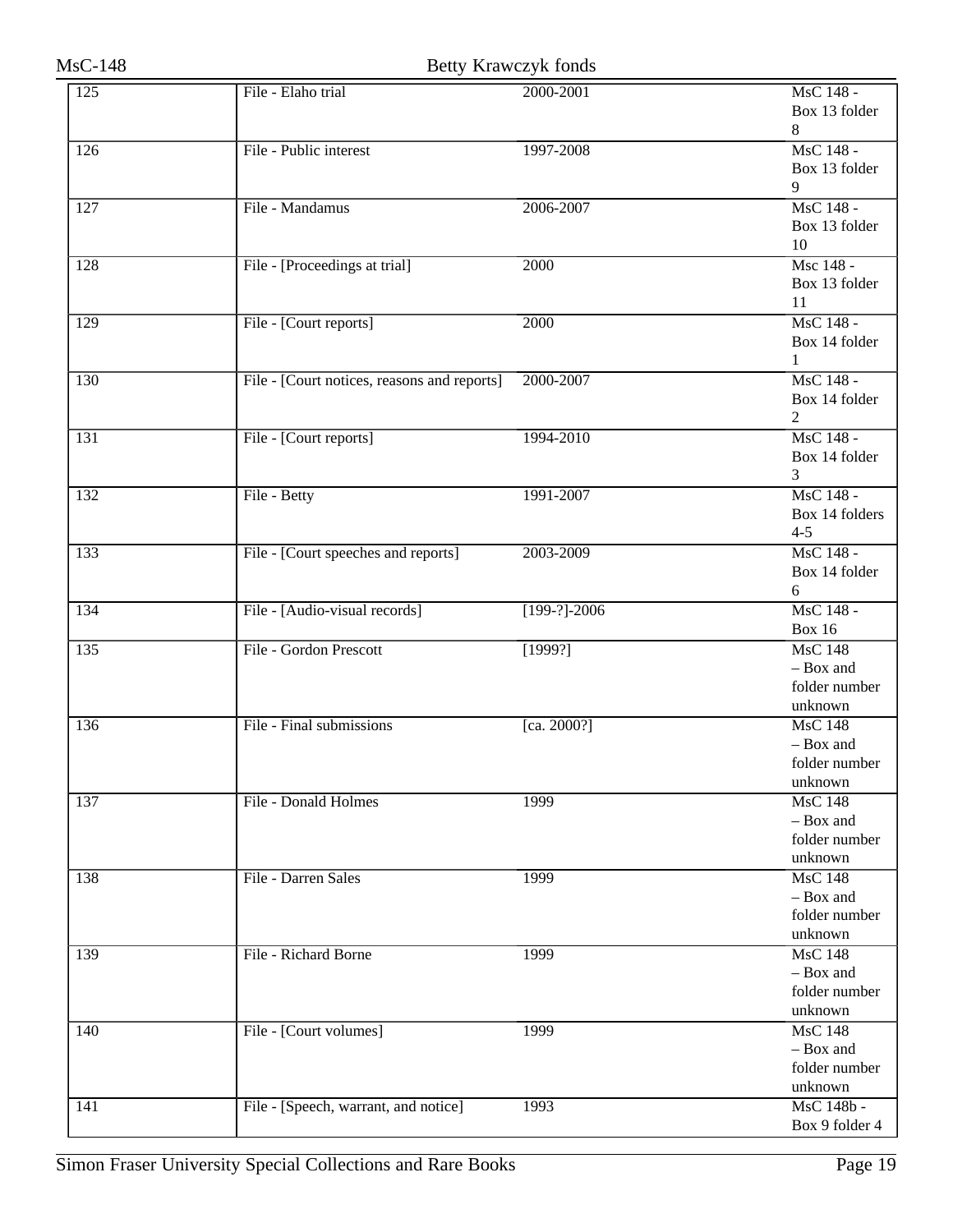| Box 9 folder 5<br>File - Harriet<br>143<br>$1994 - [200-]$<br>MsC 148b -<br>Box 9 folder 6<br>144<br>File - Harriet<br>2009<br>MsC 148b -<br>Box 9 folder 7<br>145<br>File - Cypress Bay<br>1982-2001<br>File restricted<br>MsC 148b -<br>due to personal<br>Box 9 folder 8<br>information.<br>MsC 148b -<br>146<br>File - [Handwritten statements]<br>2000-2003<br>Box 9 folder 9<br>File - [Court notes]<br>$[200-]$<br>MsC 148b -<br>147<br>Box 9 folder<br>10<br>MsC 148b -<br>File - [Statements and correspondence]<br>2003-2007<br>148<br>Box 9 folder<br>11<br>MsC 148b -<br>$\overline{149}$<br>File - [Court orders]<br>2006<br>Box 9 folder<br>12<br>MsC 148b -<br>2000-2006<br>$\overline{150}$<br>File - [RCMP files, forms, and invoice]<br>Box 9 folder<br>13<br>MsC 148b -<br>2003<br>151<br>File - [Earning reports, forms, receipts,<br>and other materials]<br>Box 9 folder<br>14<br>MsC 148b -<br>152<br>2003<br>File - [Forms, reports, and slips]<br>Box 9 folder<br>15<br>MsC 148b -<br>153<br>File - [Affidavit, sentencing, and notes]<br>$[200-]$<br>Box 9 folder | MsC 148b - |
|---------------------------------------------------------------------------------------------------------------------------------------------------------------------------------------------------------------------------------------------------------------------------------------------------------------------------------------------------------------------------------------------------------------------------------------------------------------------------------------------------------------------------------------------------------------------------------------------------------------------------------------------------------------------------------------------------------------------------------------------------------------------------------------------------------------------------------------------------------------------------------------------------------------------------------------------------------------------------------------------------------------------------------------------------------------------------------------------|------------|
|                                                                                                                                                                                                                                                                                                                                                                                                                                                                                                                                                                                                                                                                                                                                                                                                                                                                                                                                                                                                                                                                                             |            |
|                                                                                                                                                                                                                                                                                                                                                                                                                                                                                                                                                                                                                                                                                                                                                                                                                                                                                                                                                                                                                                                                                             |            |
|                                                                                                                                                                                                                                                                                                                                                                                                                                                                                                                                                                                                                                                                                                                                                                                                                                                                                                                                                                                                                                                                                             |            |
|                                                                                                                                                                                                                                                                                                                                                                                                                                                                                                                                                                                                                                                                                                                                                                                                                                                                                                                                                                                                                                                                                             |            |
|                                                                                                                                                                                                                                                                                                                                                                                                                                                                                                                                                                                                                                                                                                                                                                                                                                                                                                                                                                                                                                                                                             |            |
|                                                                                                                                                                                                                                                                                                                                                                                                                                                                                                                                                                                                                                                                                                                                                                                                                                                                                                                                                                                                                                                                                             |            |
|                                                                                                                                                                                                                                                                                                                                                                                                                                                                                                                                                                                                                                                                                                                                                                                                                                                                                                                                                                                                                                                                                             |            |
|                                                                                                                                                                                                                                                                                                                                                                                                                                                                                                                                                                                                                                                                                                                                                                                                                                                                                                                                                                                                                                                                                             |            |
|                                                                                                                                                                                                                                                                                                                                                                                                                                                                                                                                                                                                                                                                                                                                                                                                                                                                                                                                                                                                                                                                                             |            |
|                                                                                                                                                                                                                                                                                                                                                                                                                                                                                                                                                                                                                                                                                                                                                                                                                                                                                                                                                                                                                                                                                             |            |
|                                                                                                                                                                                                                                                                                                                                                                                                                                                                                                                                                                                                                                                                                                                                                                                                                                                                                                                                                                                                                                                                                             |            |
|                                                                                                                                                                                                                                                                                                                                                                                                                                                                                                                                                                                                                                                                                                                                                                                                                                                                                                                                                                                                                                                                                             |            |
|                                                                                                                                                                                                                                                                                                                                                                                                                                                                                                                                                                                                                                                                                                                                                                                                                                                                                                                                                                                                                                                                                             |            |
|                                                                                                                                                                                                                                                                                                                                                                                                                                                                                                                                                                                                                                                                                                                                                                                                                                                                                                                                                                                                                                                                                             |            |
|                                                                                                                                                                                                                                                                                                                                                                                                                                                                                                                                                                                                                                                                                                                                                                                                                                                                                                                                                                                                                                                                                             |            |
|                                                                                                                                                                                                                                                                                                                                                                                                                                                                                                                                                                                                                                                                                                                                                                                                                                                                                                                                                                                                                                                                                             |            |
|                                                                                                                                                                                                                                                                                                                                                                                                                                                                                                                                                                                                                                                                                                                                                                                                                                                                                                                                                                                                                                                                                             |            |
|                                                                                                                                                                                                                                                                                                                                                                                                                                                                                                                                                                                                                                                                                                                                                                                                                                                                                                                                                                                                                                                                                             |            |
|                                                                                                                                                                                                                                                                                                                                                                                                                                                                                                                                                                                                                                                                                                                                                                                                                                                                                                                                                                                                                                                                                             |            |
|                                                                                                                                                                                                                                                                                                                                                                                                                                                                                                                                                                                                                                                                                                                                                                                                                                                                                                                                                                                                                                                                                             |            |
|                                                                                                                                                                                                                                                                                                                                                                                                                                                                                                                                                                                                                                                                                                                                                                                                                                                                                                                                                                                                                                                                                             |            |
|                                                                                                                                                                                                                                                                                                                                                                                                                                                                                                                                                                                                                                                                                                                                                                                                                                                                                                                                                                                                                                                                                             |            |
|                                                                                                                                                                                                                                                                                                                                                                                                                                                                                                                                                                                                                                                                                                                                                                                                                                                                                                                                                                                                                                                                                             |            |
|                                                                                                                                                                                                                                                                                                                                                                                                                                                                                                                                                                                                                                                                                                                                                                                                                                                                                                                                                                                                                                                                                             |            |
|                                                                                                                                                                                                                                                                                                                                                                                                                                                                                                                                                                                                                                                                                                                                                                                                                                                                                                                                                                                                                                                                                             |            |
|                                                                                                                                                                                                                                                                                                                                                                                                                                                                                                                                                                                                                                                                                                                                                                                                                                                                                                                                                                                                                                                                                             |            |
|                                                                                                                                                                                                                                                                                                                                                                                                                                                                                                                                                                                                                                                                                                                                                                                                                                                                                                                                                                                                                                                                                             |            |
|                                                                                                                                                                                                                                                                                                                                                                                                                                                                                                                                                                                                                                                                                                                                                                                                                                                                                                                                                                                                                                                                                             |            |
| 16                                                                                                                                                                                                                                                                                                                                                                                                                                                                                                                                                                                                                                                                                                                                                                                                                                                                                                                                                                                                                                                                                          |            |
| MsC 148b -<br>154<br>File - [Court notes]<br>$[200-]$                                                                                                                                                                                                                                                                                                                                                                                                                                                                                                                                                                                                                                                                                                                                                                                                                                                                                                                                                                                                                                       |            |
| Box 9 folder                                                                                                                                                                                                                                                                                                                                                                                                                                                                                                                                                                                                                                                                                                                                                                                                                                                                                                                                                                                                                                                                                |            |
| 17                                                                                                                                                                                                                                                                                                                                                                                                                                                                                                                                                                                                                                                                                                                                                                                                                                                                                                                                                                                                                                                                                          |            |
| MsC 148b -<br>$\overline{155}$<br>File - [Affidavits, notice, application, and<br>1993-2007                                                                                                                                                                                                                                                                                                                                                                                                                                                                                                                                                                                                                                                                                                                                                                                                                                                                                                                                                                                                 |            |
| other materials]<br>Box 9 folder                                                                                                                                                                                                                                                                                                                                                                                                                                                                                                                                                                                                                                                                                                                                                                                                                                                                                                                                                                                                                                                            |            |
| 18                                                                                                                                                                                                                                                                                                                                                                                                                                                                                                                                                                                                                                                                                                                                                                                                                                                                                                                                                                                                                                                                                          |            |
| 2002-2004<br>156<br>File - [Forms, notices and menu]                                                                                                                                                                                                                                                                                                                                                                                                                                                                                                                                                                                                                                                                                                                                                                                                                                                                                                                                                                                                                                        |            |
| File - Elaho Valley<br>MsC 148b -<br>157<br>2000-2001                                                                                                                                                                                                                                                                                                                                                                                                                                                                                                                                                                                                                                                                                                                                                                                                                                                                                                                                                                                                                                       |            |
| Box 10 folders                                                                                                                                                                                                                                                                                                                                                                                                                                                                                                                                                                                                                                                                                                                                                                                                                                                                                                                                                                                                                                                                              |            |
| $2 - 3$                                                                                                                                                                                                                                                                                                                                                                                                                                                                                                                                                                                                                                                                                                                                                                                                                                                                                                                                                                                                                                                                                     |            |
| MsC 148b -<br>File - Prison receipts<br>2000-2001<br>158                                                                                                                                                                                                                                                                                                                                                                                                                                                                                                                                                                                                                                                                                                                                                                                                                                                                                                                                                                                                                                    |            |
| Box 10 folder<br>4                                                                                                                                                                                                                                                                                                                                                                                                                                                                                                                                                                                                                                                                                                                                                                                                                                                                                                                                                                                                                                                                          |            |
| MsC 148b -<br>159<br>File - Money accounts<br>2006-2007                                                                                                                                                                                                                                                                                                                                                                                                                                                                                                                                                                                                                                                                                                                                                                                                                                                                                                                                                                                                                                     |            |
| Box 10 folder                                                                                                                                                                                                                                                                                                                                                                                                                                                                                                                                                                                                                                                                                                                                                                                                                                                                                                                                                                                                                                                                               |            |
| 5                                                                                                                                                                                                                                                                                                                                                                                                                                                                                                                                                                                                                                                                                                                                                                                                                                                                                                                                                                                                                                                                                           |            |
| MsC 148b -<br>File - [Reports and forms]<br>2004-2008<br>160                                                                                                                                                                                                                                                                                                                                                                                                                                                                                                                                                                                                                                                                                                                                                                                                                                                                                                                                                                                                                                |            |
| Box 10 folder                                                                                                                                                                                                                                                                                                                                                                                                                                                                                                                                                                                                                                                                                                                                                                                                                                                                                                                                                                                                                                                                               |            |
| 6                                                                                                                                                                                                                                                                                                                                                                                                                                                                                                                                                                                                                                                                                                                                                                                                                                                                                                                                                                                                                                                                                           |            |
| MsC 148b -<br>$\overline{161}$<br>2007<br>File - Prison receipts                                                                                                                                                                                                                                                                                                                                                                                                                                                                                                                                                                                                                                                                                                                                                                                                                                                                                                                                                                                                                            |            |
| Box 10 folder                                                                                                                                                                                                                                                                                                                                                                                                                                                                                                                                                                                                                                                                                                                                                                                                                                                                                                                                                                                                                                                                               |            |
| 7                                                                                                                                                                                                                                                                                                                                                                                                                                                                                                                                                                                                                                                                                                                                                                                                                                                                                                                                                                                                                                                                                           |            |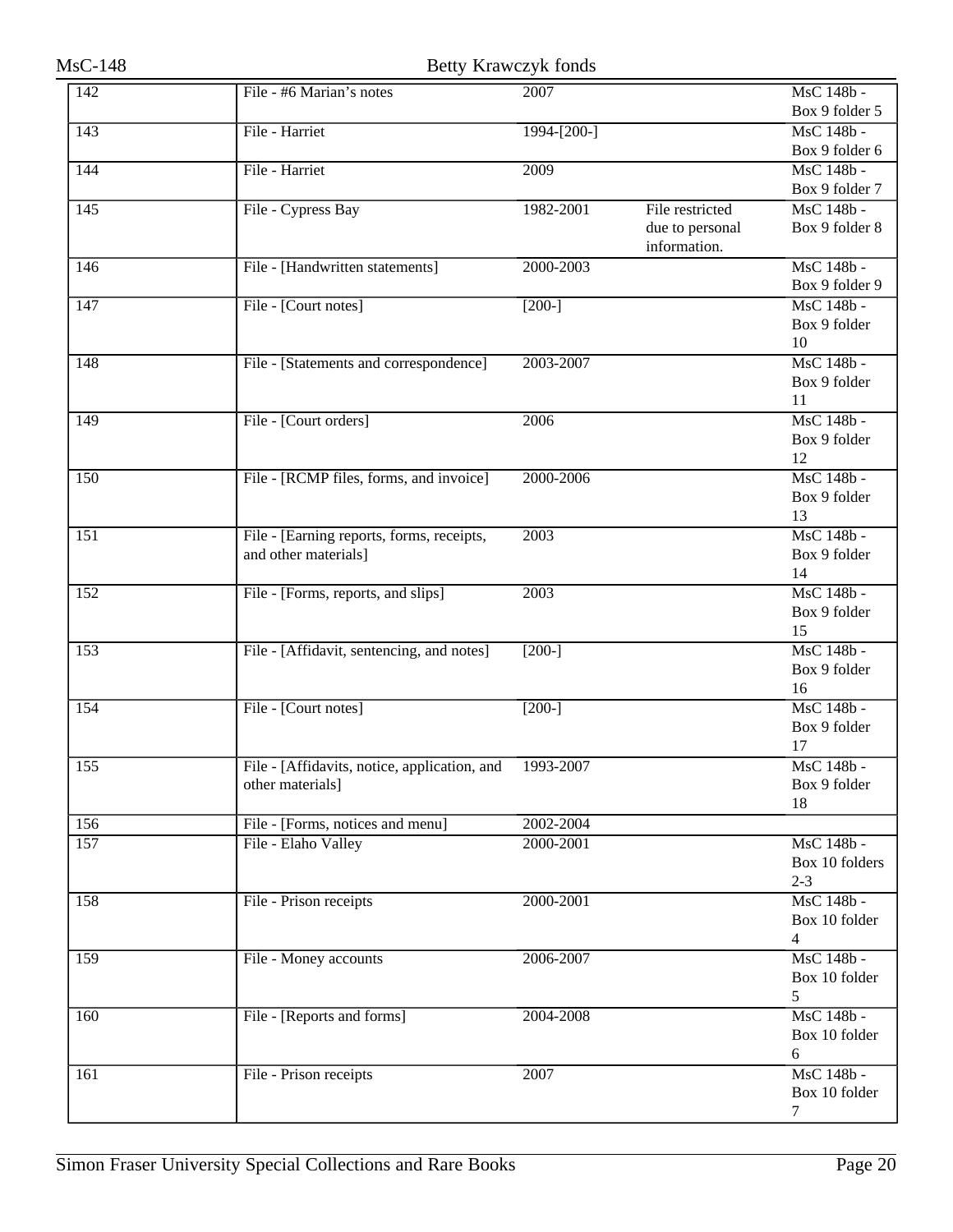| 162 | File - [DVD-Rs and evidence] | $[200 - ] - 2006$ | MsC 148 -     |
|-----|------------------------------|-------------------|---------------|
|     |                              |                   | <b>Box 16</b> |
| 163 | File - [Sentencing speeches] | 2003              | MsC 148b -    |
|     |                              |                   | Box 10 folder |
|     |                              |                   |               |

### <span id="page-20-0"></span>**Series 5: Newspaper clippings and media coverage**

Date: 1970-2011 (date of creation)

Scope and content:

Series consists of newspaper clippings, articles from magazines, print-outs of online articles, flyers for the Burnaby Correctional Institute for Women Library, pamphlets, newsletters, associated correspondence, and press releases related to Betty Krawczyk's environmental activities, prison sentence, and court case. Reviews of Betty's published works are included in the series. Series also contains print copies of Betty's blog posts. There is coverage of various community activism groups, including aboriginal issues in British Columbia. Some of the records are photocopies and photographs.

Physical description: 33 cm of textual records 2 photographs : col. prints

Language of the material:

English

German

Access points:

- Law and justice (subject)
- Environment (subject)
- Metro Vancouver (place)

Arrangement:

Original order has been maintained.

Restrictions on access:

No restrictions.

Publication status:

published

Conservation:

One file has been temporarily removed due to mould: Our side, media, 1999

Conservation:

Ca. 1 cm of newspaper clippings have been removed due to mould.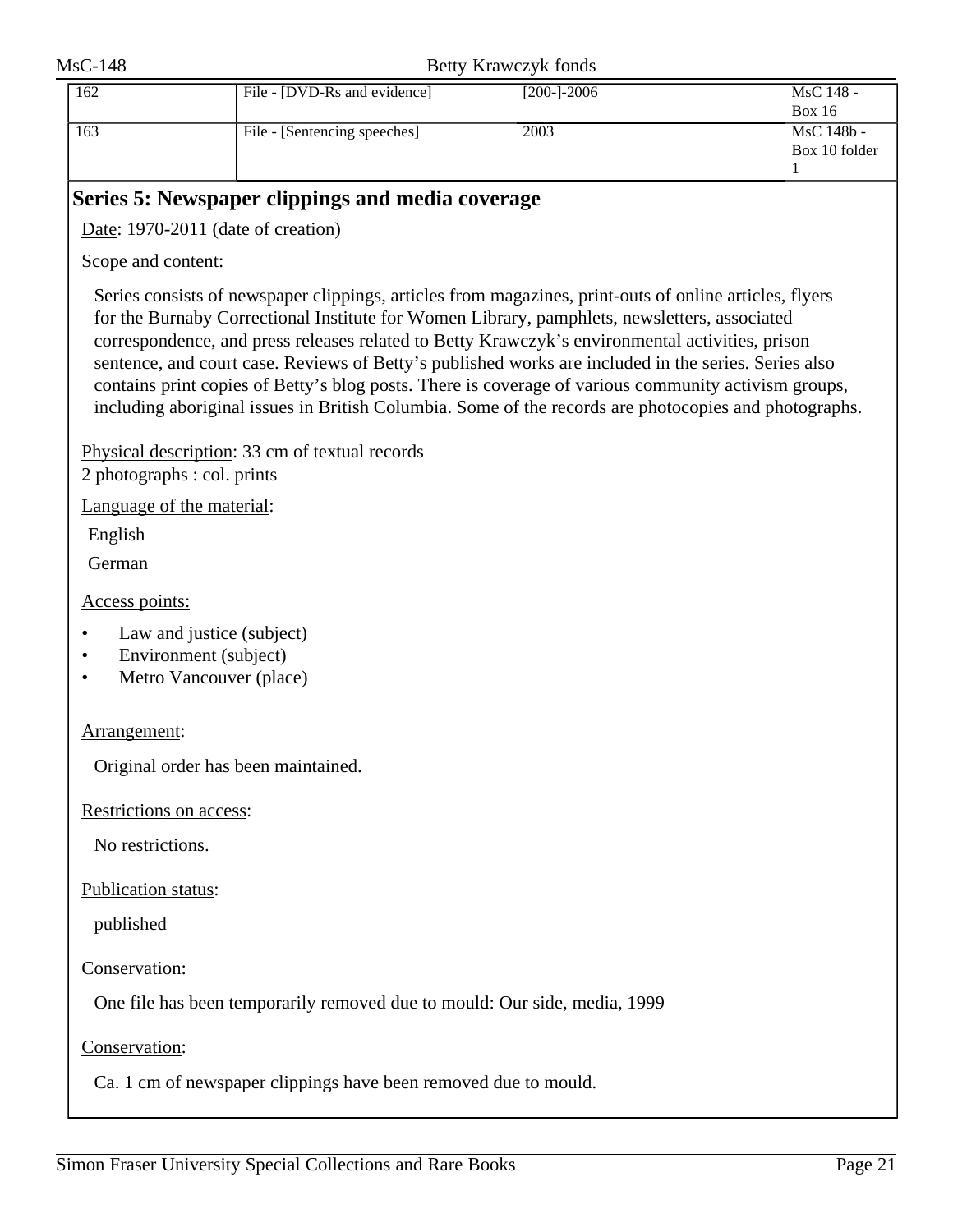| File / item list |                                                      |                        |                                              |  |
|------------------|------------------------------------------------------|------------------------|----------------------------------------------|--|
| Reference code   | Title                                                | Dates<br>Access status | Container                                    |  |
| 1                | File - [Newspaper clippings]                         | 2002-2003              | MsC 148 -<br>Box 14 folder<br>7              |  |
| $\overline{2}$   | File - [Newspaper clippings]                         | 2003                   | MsC 148 -<br>Box 14 folder<br>8              |  |
| $\overline{3}$   | File - [Newspaper clippings]                         | 2003                   | MsC 148 -<br>Box 14 folder<br>$\overline{9}$ |  |
| $\overline{4}$   | File - [Online articles]                             | 2006                   | MsC 148 -<br>Box 14 folder<br>10             |  |
| $\overline{5}$   | File - Clippings of me                               | 1999-2003              | MsC 148 -<br>Box 14 folder<br>11             |  |
| 6                | File - Slap suits - my address on<br>Valentine's Day | 2003                   | MsC 148 -<br>Box 14 folder<br>12             |  |
| 7                | File - Catface                                       | 1998                   | MsC 148 -<br>Box 15 folder<br>$\mathbf{1}$   |  |
| $\,8\,$          | File - [British Columbia Magazine]                   | 2007                   | MsC 148 -<br>Box 15 folder<br>$\mathbf{2}$   |  |
| $\overline{9}$   | File - Slap suit                                     | 2004                   | MsC 148 -<br>Box 15 folder<br>3              |  |
| 10               | File - Eagleridge Bluffs                             | 2005-2006              | MsC 148 -<br>Box 15 folder<br>$\overline{4}$ |  |
| 11               | File - Elaho                                         | 2000-2001              | MsC 148 -<br>Box 15 folder<br>5              |  |
| $\overline{12}$  | File - Walbran                                       | 2000-2005              | MsC 148 -<br>Box 15 folder<br>6              |  |
| $\overline{13}$  | File - Misc.                                         | 2000-2001              | MsC 148 -<br>Box 15 folder<br>$\tau$         |  |
| 14               | File - Clayoquot Sound 1993                          | 1993-2001              | MsC 148 -<br>Box 15 folder<br>8              |  |
| $\overline{15}$  | File - [Clippings]                                   | 1999-2001              | MsC 148 -<br>Box 15 folder<br>$\overline{9}$ |  |
| 16               | File - Diaries                                       | 2006-2007              | MsC 148 -<br>Box 15 folder<br>10             |  |
| 17               | File - Our side media                                | 1999                   | <b>MsC 148</b><br>- Box and<br>folder number |  |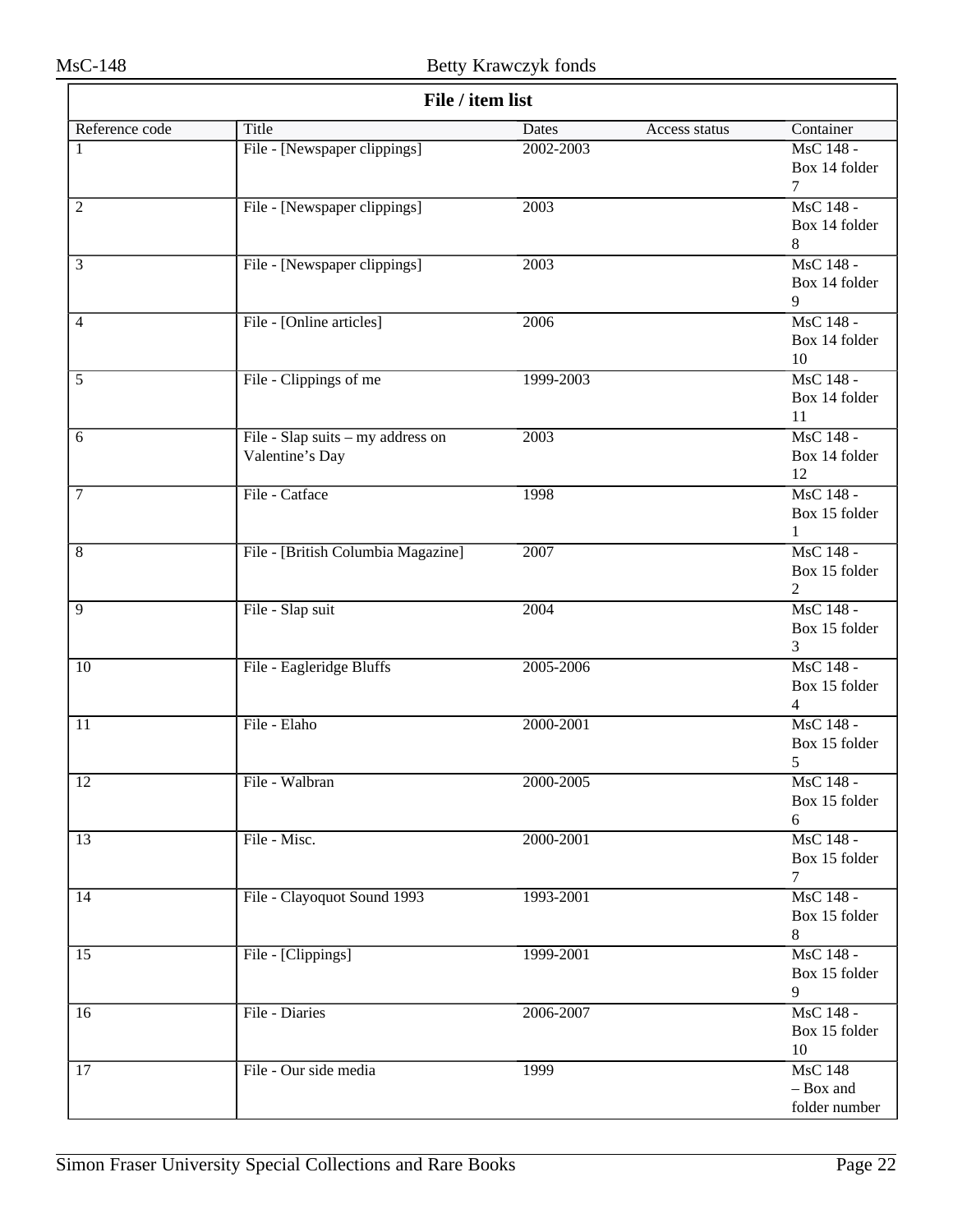|                 |                                            |           | currently<br>unknown. |
|-----------------|--------------------------------------------|-----------|-----------------------|
| 18              | File - Reprints                            | 1999-2007 | MsC 148b -            |
|                 |                                            |           | Box 10 folder         |
|                 |                                            |           | 8                     |
| $\overline{19}$ | File - [Newspaper clippings and            | 2001-2007 | MsC 148b -            |
|                 | photocopies]                               |           | Box 10 folder         |
|                 |                                            |           | 9                     |
| 20              | File - [Women's rights clippings]          | 1970-1974 | MsC 148b -            |
|                 |                                            |           | Box 10 folder         |
|                 |                                            |           | 10                    |
| 21              | File - Lock Me Up                          | 2002-2006 | MsC 148b -            |
|                 |                                            |           | Box 10 folder         |
|                 |                                            |           | 11                    |
| 22              | File - Clayoquat                           | 1996-2010 | MsC 148b -            |
|                 |                                            |           | Box 10 folder         |
|                 |                                            |           | 12                    |
| 23              | File - Eagleridge                          | 2005-2007 | MsC 148b -            |
|                 |                                            |           | Box 10 folder         |
|                 |                                            |           | 13                    |
| 24              | File - Reprints media                      | 1993-2011 | MsC 148b -            |
|                 |                                            |           | Box 10 folders        |
|                 |                                            |           | $14 - 15$             |
| 25              | File - [Trials, protests, and publications | 1993-2010 | MsC 148b -            |
|                 | clippings]                                 |           | Box 11 folder         |
|                 |                                            |           | 1                     |
| 26              | File - Misc clippings - Eaglerdige         | 2001-2006 | MsC 148b -            |
|                 |                                            |           | Box 11 folder         |
|                 |                                            |           | 2                     |
| $\overline{27}$ | File - [Newspaper clippings]               | 2000-2006 | MsC 148b -            |
|                 |                                            |           | Box 11 folder         |
|                 |                                            |           | 3                     |
| $\overline{28}$ | File - Greenpeace + Great Bear             | 2004      | MsC 148b -            |
|                 |                                            |           | Box 11 folder         |
|                 |                                            |           | 4                     |
| 29              | File - The Bluffs                          | Apr. 2006 | Msc 148b -            |
|                 |                                            |           | Box 11 folder         |
|                 |                                            |           | 5                     |
| 30              | File - Personal                            | 2008      | MsC 148b -            |
|                 |                                            |           | Box 11 folder         |
|                 |                                            |           | 6                     |
| 31              | File - #7 Marion                           | 2006      | MsC 148b -            |
|                 |                                            |           | Box 11 folder         |
|                 |                                            |           | 7<br>MsC 148b -       |
| 32              | File - [Lock Me Up or Let Me Go            | 2002      | Box 11 folder         |
|                 | reviews]                                   |           | 8                     |
| $\overline{33}$ | File - [Raging Grannies]                   | 2002      | MsC 148b -            |
|                 |                                            |           | Box 11 folder         |
|                 |                                            |           | 9                     |
| 34              | File - [Newspaper clippings]               | 2003-2006 | MsC 148b -            |
|                 |                                            |           | Box 11 folder         |
|                 |                                            |           | 10                    |
|                 |                                            |           |                       |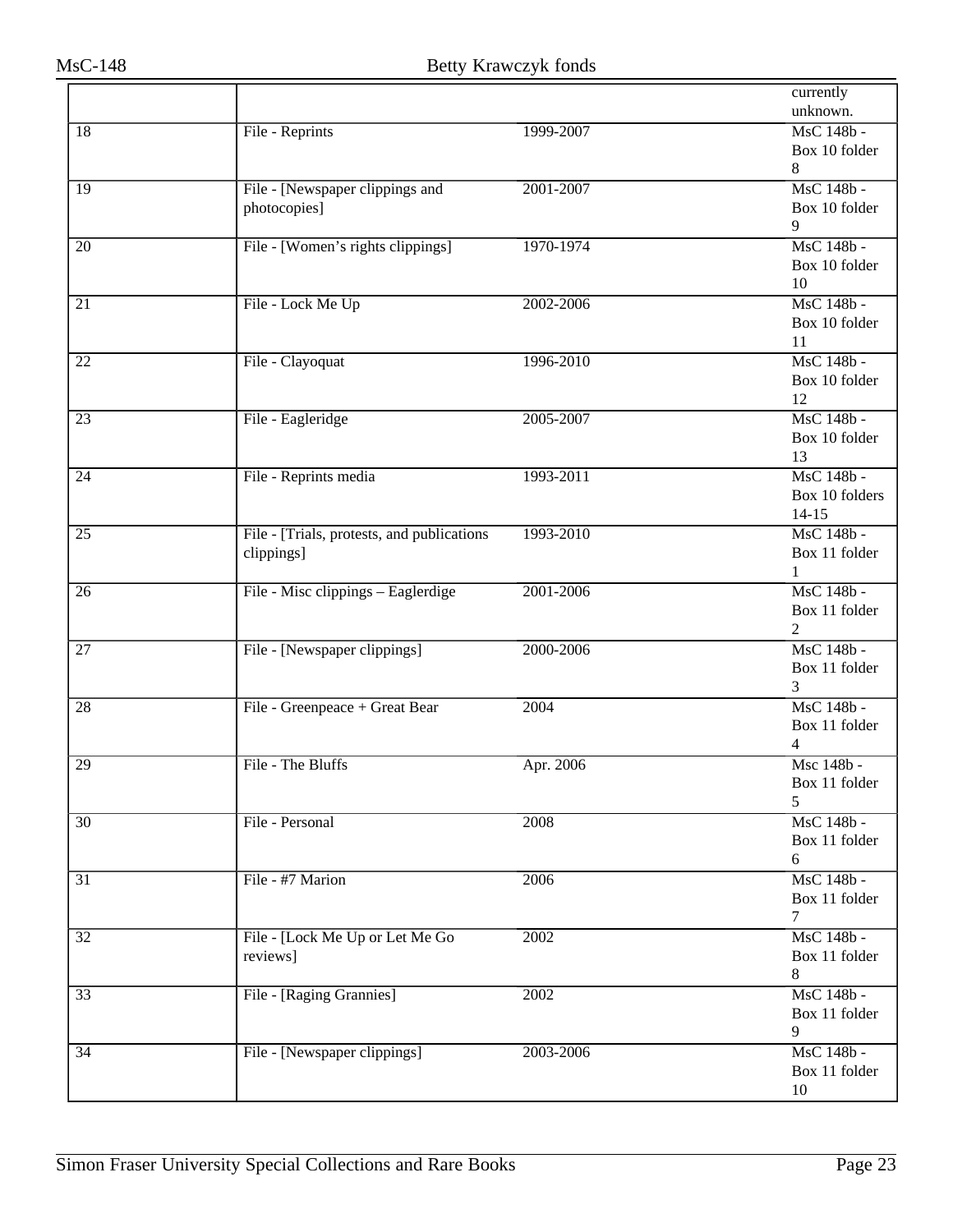| $\overline{35}$ | File - [Photocopies of clippings]         | 2006      | MsC 148b -    |
|-----------------|-------------------------------------------|-----------|---------------|
|                 |                                           |           | Box 11 folder |
|                 |                                           |           | 11            |
| 36              | File - [Online articles]                  | 2005-2006 | MsC 148b -    |
|                 |                                           |           | Box 11 folder |
|                 |                                           |           | 12            |
| 37              | File - [Newspaper clippings]              | 2006      | MsC 148b -    |
|                 |                                           |           | Box 11 folder |
|                 |                                           |           | 13            |
| 38              | File - [Fury of the Sound appendix and    | 2002-2006 | MsC 148b -    |
|                 | reviews]                                  |           | Box 11 folder |
|                 |                                           |           | 14            |
| 39              | File - [Newspaper clippings and           | 2002-2004 | MsC 148b -    |
|                 | photocopies]                              |           | Box 11 folder |
|                 |                                           |           | 15            |
| 40              | File - [Online articles, photocopies, and | 2007-2009 | MsC 148b -    |
|                 | clippings]                                |           | Box 11 folder |
|                 |                                           |           | 16            |
| 41              | File - [The Province]                     | 1999-2006 | MsC 148b -    |
|                 |                                           |           | Box 11 folder |
|                 |                                           |           | 17            |
| 42              | File - Aboriginal                         | 2007      | MsC 148b -    |
|                 |                                           |           | Box 11 folder |
|                 |                                           |           | 18            |

### <span id="page-23-0"></span>**Series 6: Publications**

Date: [199-?]-2013 (date of creation)

Scope and content:

Series documents Betty Krawczyk's publishing activities in British Columbia. The series consists of five of her published books, correspondence, poetry, manuscripts, her published magazine articles, interview transcripts, business cards, pamphlets, speech notes, and notices of upcoming event. File also includes two floppy disks and financial records related to the publication of her works.

Physical description: 15.5 cm of textual records 2 floppy disks

Language of the material:

English

Access points:

- Politics (subject)
- Environment (subject)
- Women (subject)

#### Arrangement:

Original order has been maintained.

Restrictions on access: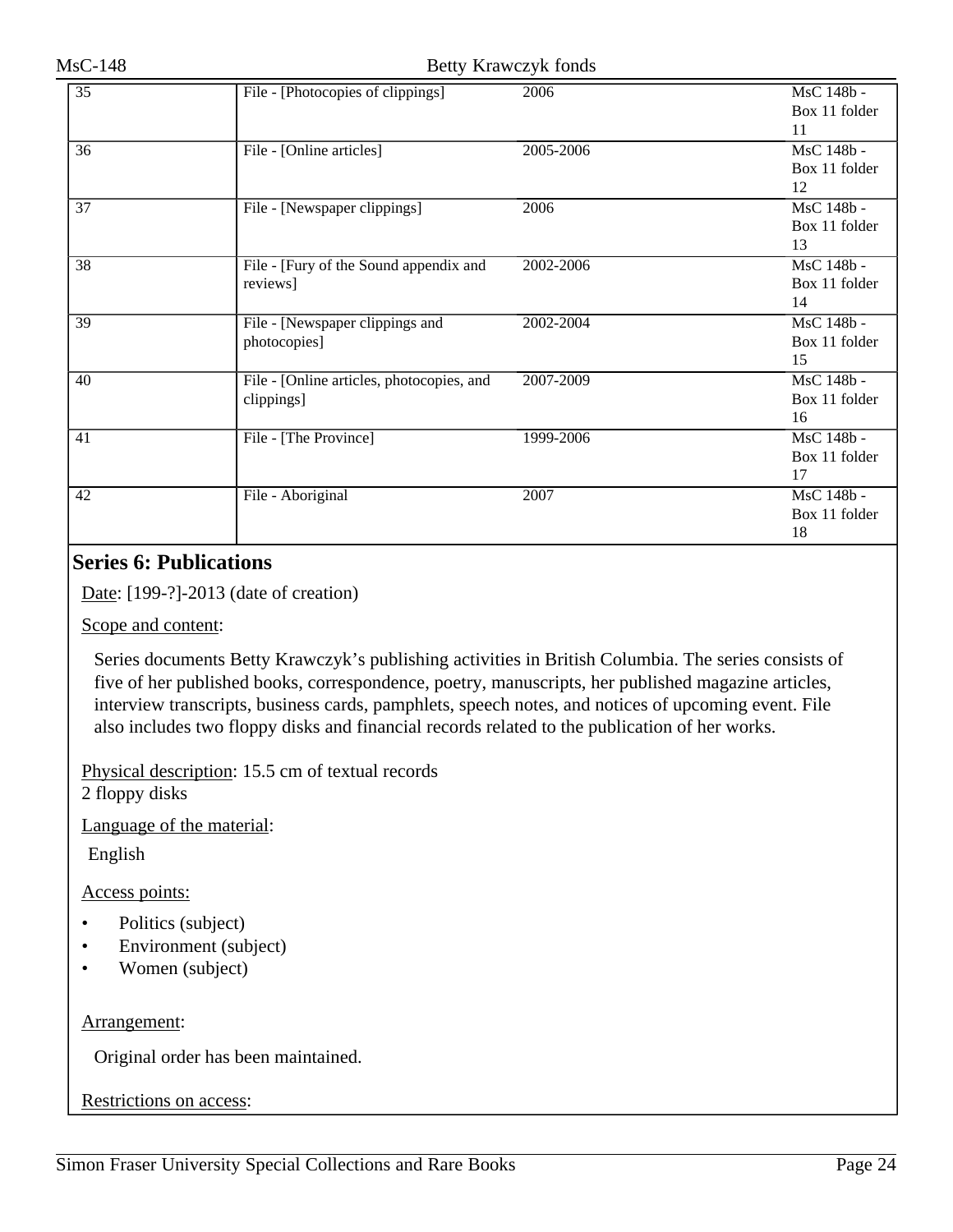There are no restrictions.

Publication status:

### published

| File / item list |                                   |                 |               |                              |  |
|------------------|-----------------------------------|-----------------|---------------|------------------------------|--|
| Reference code   | Title                             | Dates           | Access status | Container                    |  |
| 1                | File - [Memoirs]                  | 1996-2011       |               | MsC 148 -                    |  |
|                  |                                   |                 |               | Box 15 folder                |  |
|                  |                                   |                 |               | 11                           |  |
| $\overline{2}$   | File - [Memoirs]                  | 2002-2008       |               | MsC 148 -<br>Box 15 folder   |  |
|                  |                                   |                 |               | 12                           |  |
| 3                | File - Speeches                   | $[200-?]$       |               | MsC 148 -                    |  |
|                  |                                   |                 |               | Box 15 folder                |  |
|                  |                                   |                 |               | 13                           |  |
| 4                | File - [Book and excerpts]        | $[200 - ]-2013$ |               | MsC 148b -                   |  |
|                  |                                   |                 |               | Box 12 folder                |  |
|                  | File - [Financial records]        | 1999-2005       |               | 1<br>MsC 148b -              |  |
| 5                |                                   |                 |               | Box 12 folder                |  |
|                  |                                   |                 |               | 2                            |  |
| 6                | File - [Correspondence and flyer] | 1997-2005       |               | MsC 148b -                   |  |
|                  |                                   |                 |               | Box 12 folder                |  |
|                  |                                   |                 |               | 3                            |  |
| 7                | File - [Manuscript and notes]     | $[200-]$        |               | MsC 148b -                   |  |
|                  |                                   |                 |               | Box 12 folder                |  |
| 8                | File - [Earth Island Journal]     | 2001            |               | $\overline{4}$<br>MsC 148b - |  |
|                  |                                   |                 |               | Box 12 folder                |  |
|                  |                                   |                 |               | 5                            |  |
| $\overline{9}$   | File - [Manuscript and flyer]     | 1997-2001       |               | MsC 148b -                   |  |
|                  |                                   |                 |               | Box 12 folder                |  |
|                  |                                   |                 |               | 6                            |  |
| 10               | File - [Poems]                    | $[200-]$        |               | MsC 148b -<br>Box 12 folder  |  |
|                  |                                   |                 |               | 7                            |  |
| 11               | File - [Business cards and        | $[200-]$        |               | MsC 148b -                   |  |
|                  | correspondence]                   |                 |               | Box 12 folder                |  |
|                  |                                   |                 |               | 8                            |  |
| $\overline{12}$  | File - [Manuscript and article]   | $[200-]$        |               | MsC 148b -                   |  |
|                  |                                   |                 |               | Box 12 folder                |  |
| $\overline{13}$  |                                   | $[200-]$        |               | 9                            |  |
|                  | File - [Manuscript chapters]      |                 |               | MsC 148b -<br>Box 12 folder  |  |
|                  |                                   |                 |               | 10                           |  |
| $\overline{14}$  | File - [Manuscripts]              | $[200-]$        |               | MsC 148b -                   |  |
|                  |                                   |                 |               | Box 12 folder                |  |
|                  |                                   |                 |               | 11                           |  |
| 15               | File - [Interview transcripts]    | $[200-]$        |               | MsC 148b -                   |  |
|                  |                                   |                 |               | Box 12 folder                |  |
|                  |                                   |                 |               | 12                           |  |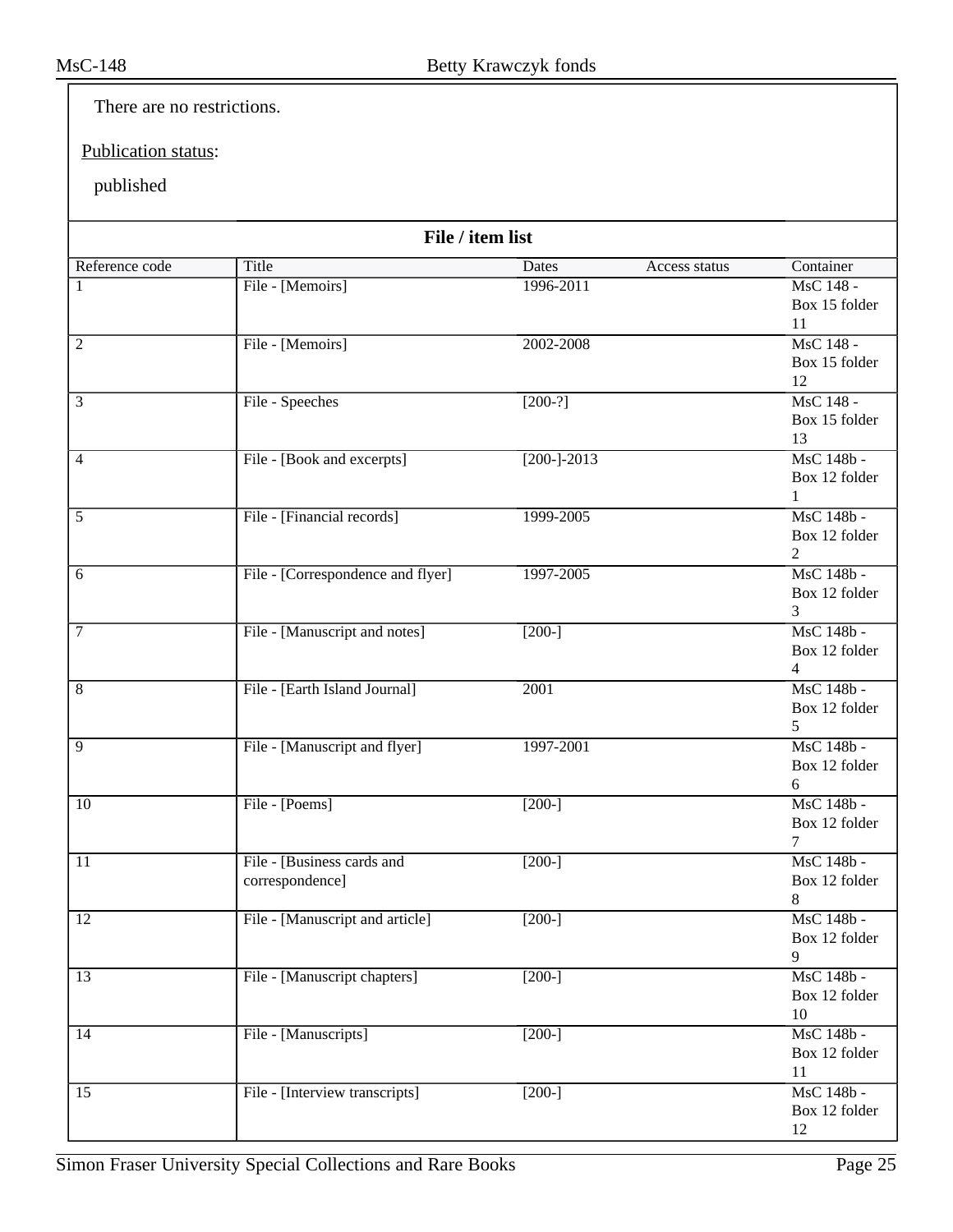<span id="page-25-1"></span><span id="page-25-0"></span>

| $MsC-148$                                                      |                                                                                                                                                                                                                                     | Betty Krawczyk fonds |               |                                   |
|----------------------------------------------------------------|-------------------------------------------------------------------------------------------------------------------------------------------------------------------------------------------------------------------------------------|----------------------|---------------|-----------------------------------|
| 16                                                             | File - [Opening tuning]                                                                                                                                                                                                             | $[199-?]$            |               | MsC 148 -<br><b>Box 16</b>        |
| <b>Series 7: Diaries</b>                                       |                                                                                                                                                                                                                                     |                      |               |                                   |
| Date: 2000-2004 (date of creation)                             |                                                                                                                                                                                                                                     |                      |               |                                   |
| Scope and content:                                             |                                                                                                                                                                                                                                     |                      |               |                                   |
|                                                                | Series consists of diaries written by Betty Krawczyk while she was incarcerated at Burnaby<br>Correctional Centre for Women. Series includes three files containing two bound dairies and<br>handwritten notes on loose-leaf paper. |                      |               |                                   |
|                                                                | Physical description: 3 cm of textual records                                                                                                                                                                                       |                      |               |                                   |
| Language of the material:                                      |                                                                                                                                                                                                                                     |                      |               |                                   |
| English                                                        |                                                                                                                                                                                                                                     |                      |               |                                   |
| Access points:                                                 |                                                                                                                                                                                                                                     |                      |               |                                   |
| $\bullet$<br>Politics (subject)<br>$\bullet$                   | Family and personal life (subject)                                                                                                                                                                                                  |                      |               |                                   |
| Arrangement:                                                   |                                                                                                                                                                                                                                     |                      |               |                                   |
| Original order has been maintained.<br>Restrictions on access: | All files within this series are from the fonds' second accession, MsC 148b.                                                                                                                                                        |                      |               |                                   |
| There are no restrictions.                                     |                                                                                                                                                                                                                                     |                      |               |                                   |
| Publication status:                                            |                                                                                                                                                                                                                                     |                      |               |                                   |
| published                                                      |                                                                                                                                                                                                                                     |                      |               |                                   |
|                                                                |                                                                                                                                                                                                                                     | File / item list     |               |                                   |
| Reference code                                                 | Title                                                                                                                                                                                                                               | Dates                | Access status | Container                         |
| 1                                                              | File - [Diaries]                                                                                                                                                                                                                    | 2000                 |               | MsC 148b -<br>Box 12 folder<br>13 |
| $\mathfrak{2}$                                                 | File - [Diaries]                                                                                                                                                                                                                    | 2003-2004            |               | MsC 148b -<br>Box 12 folder<br>14 |
| 3                                                              | File - [Inmate notes]                                                                                                                                                                                                               | 2003                 |               | MsC 148b -<br>Box 12 folder<br>15 |
|                                                                | Series 8: Photographs and related materials                                                                                                                                                                                         |                      |               |                                   |
| Date: $[199-?-200-?]$ (date of creation)                       |                                                                                                                                                                                                                                     |                      |               |                                   |
| Scope and content:                                             |                                                                                                                                                                                                                                     |                      |               |                                   |
|                                                                |                                                                                                                                                                                                                                     |                      |               |                                   |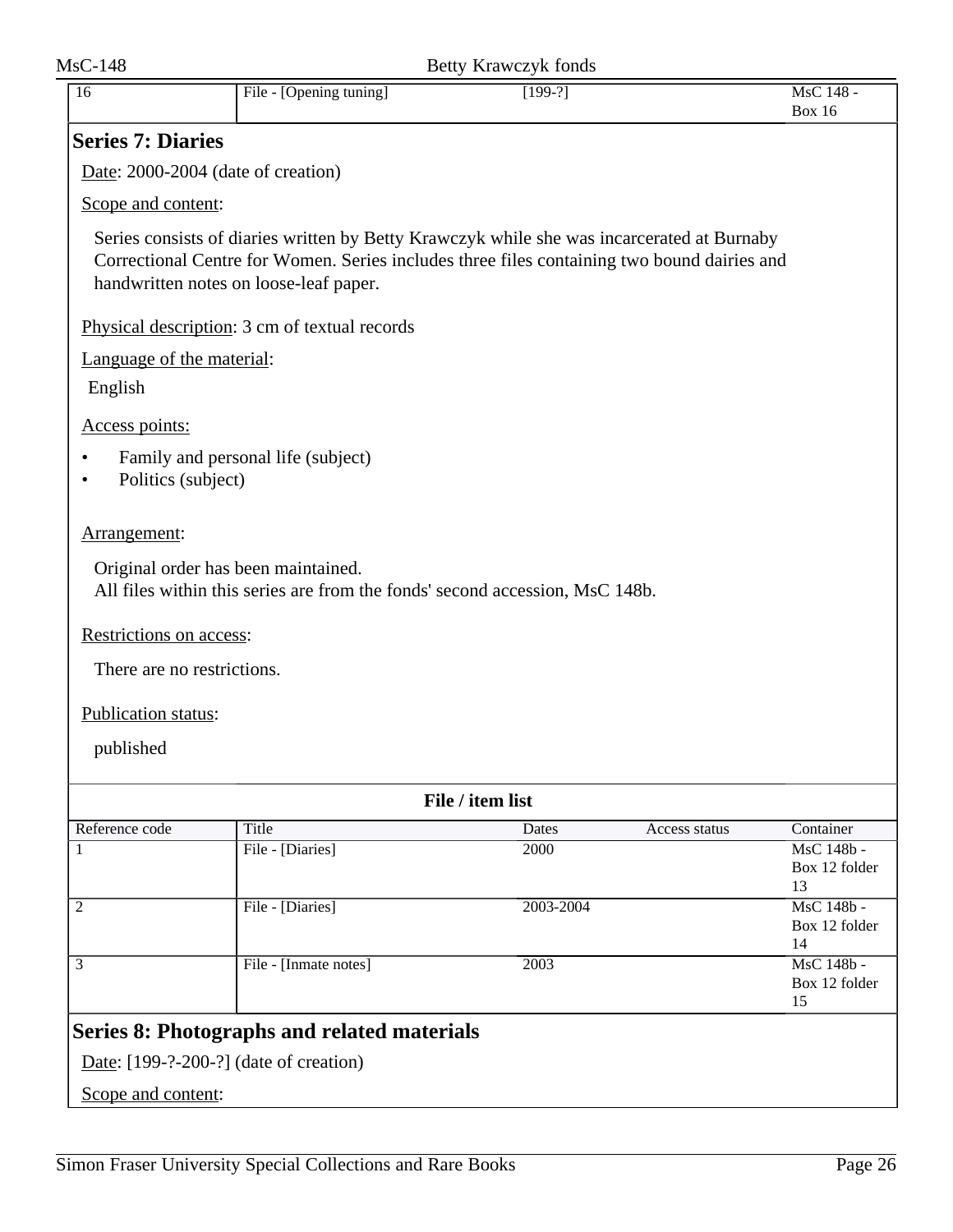Series consists of various photographs collected by Betty Krawczyk. Series includes photographic prints of various sizes that document Krawczyk's activities in community organizations, protests, prison, and her family. Some photographs have corresponding handwritten notes attached to them.

Physical description: 216 photographs : col. prints 0.2 cm of textual records

Language of the material:

English

Access points:

- Community life (subject)
- Law and justice (subject)
- Politics (subject)
- Family and personal life (subject)
- Metro Vancouver (place)

#### Arrangement:

An alphabetical order has been imposed by the Archivist. All files within this series are from the fonds' second accession, MsC 148b.

#### Restrictions on access:

There are no restrictions.

Publication status:

published

| File / item list |                             |               |               |                 |  |
|------------------|-----------------------------|---------------|---------------|-----------------|--|
| Reference code   | Title                       | Dates         | Access status | Container       |  |
|                  | File - Action               | 1987-2003     |               | MsC 148b -      |  |
|                  |                             |               |               | Box 13 folders  |  |
|                  |                             |               |               | $1-7$ MsC       |  |
|                  |                             |               |               | $148b - Box 14$ |  |
|                  |                             |               |               | folders $1-3$   |  |
| 2                | File - Betty photographs    | 2003          |               | MsC 148b -      |  |
|                  |                             |               |               | Box 14 folder   |  |
|                  |                             |               |               | 4               |  |
| 3                | Item - [Children portrait]  | $[199-?]$     |               | Case 1,         |  |
|                  |                             |               |               | Drawer H        |  |
| 4                | File - Elaho                | [2003?]       |               | MsC 148b -      |  |
|                  |                             |               |               | Box 14 folder   |  |
|                  |                             |               |               | 5               |  |
| 5                | File - [Family photographs] | [Between 1990 |               | MsC 148b -      |  |
|                  |                             | and 2005]     |               | Box 14 folder   |  |
|                  |                             |               |               | 6               |  |